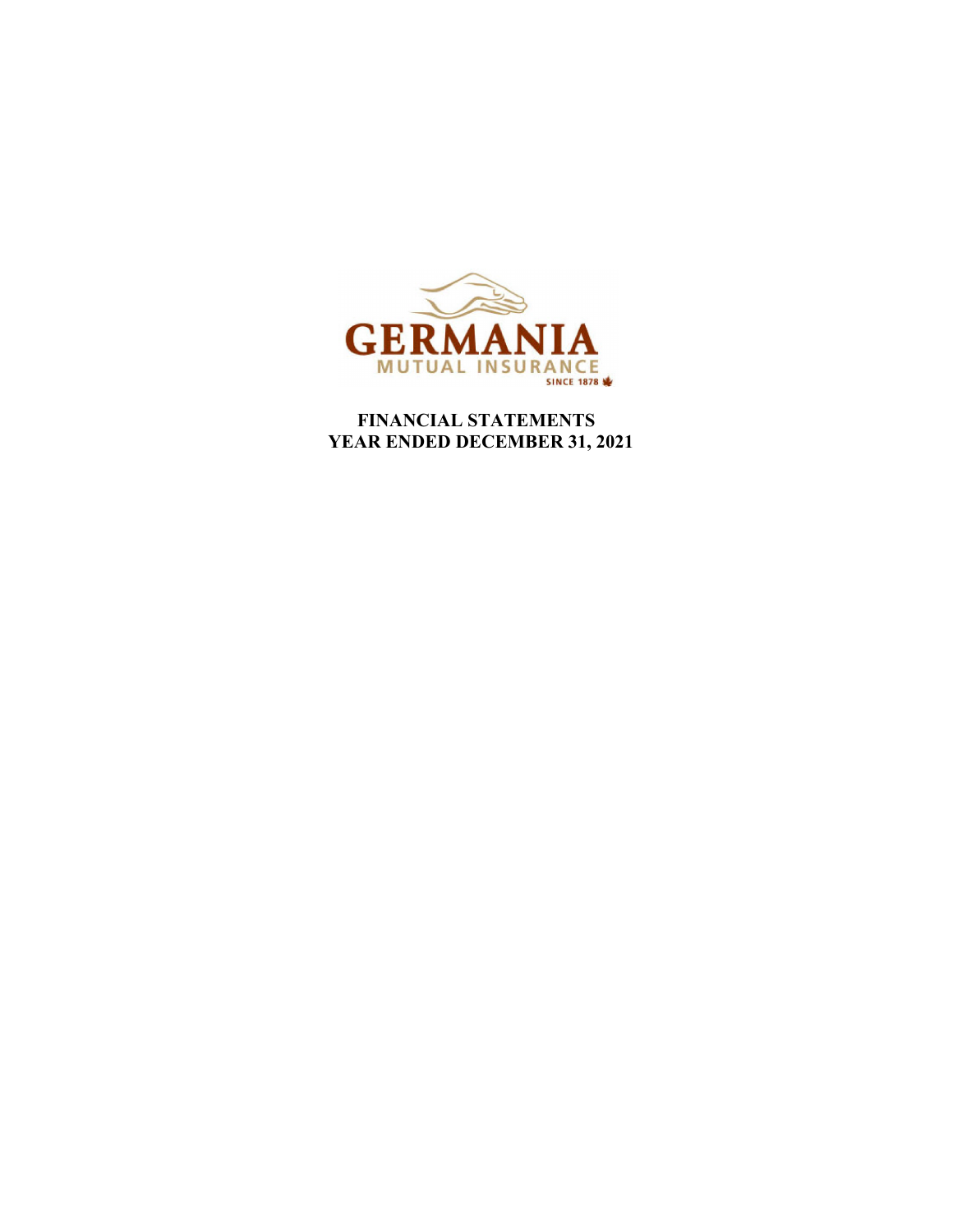

# **DECEMBER 31, 2021 CONTENTS**

|                                                                                                                     | Page     |
|---------------------------------------------------------------------------------------------------------------------|----------|
| <b>Management Responsibility for Financial Reporting</b>                                                            | 1        |
| <b>Independent Auditors' Report</b>                                                                                 | $2 - 3$  |
| <b>Financial Statements</b>                                                                                         |          |
| <b>Financial Position</b>                                                                                           | 4        |
| Statement of Comprehensive Income                                                                                   | 5        |
| <b>Statement of Policyholders' Equity</b>                                                                           | 6        |
| <b>Statement of Cash Flows</b>                                                                                      | $\tau$   |
| <b>Explanatory Financial Notes</b>                                                                                  |          |
| Nature of Operations and Summary of Significant Accounting Policies<br>Critical Accounting Estimates and Judgements | 8<br>11  |
| Investments                                                                                                         | 12       |
| Property, Plant and Equipment and Intangible Assets                                                                 | 14       |
| <b>Insurance Contracts</b>                                                                                          | 15       |
| Pension Plan                                                                                                        | 20       |
| <b>Income Taxes</b>                                                                                                 | 20       |
| Fees, Commissions and Other Acquisition Expenses                                                                    | 21       |
| Other Operating and Administrative Expenses                                                                         | 21       |
| Salaries, Benefits and Directors Fees                                                                               | 21       |
| <b>Investment Income</b>                                                                                            | 21       |
| <b>Related Party Transactions</b>                                                                                   | 22       |
| Capital Management                                                                                                  | 22       |
| Financial Instrument and Insurance Risk Management                                                                  | 23       |
| <b>Uncertainty Regarding COVID-19</b><br><b>Comparative Figures</b>                                                 | 27<br>27 |
| Commitment                                                                                                          | 27       |
|                                                                                                                     |          |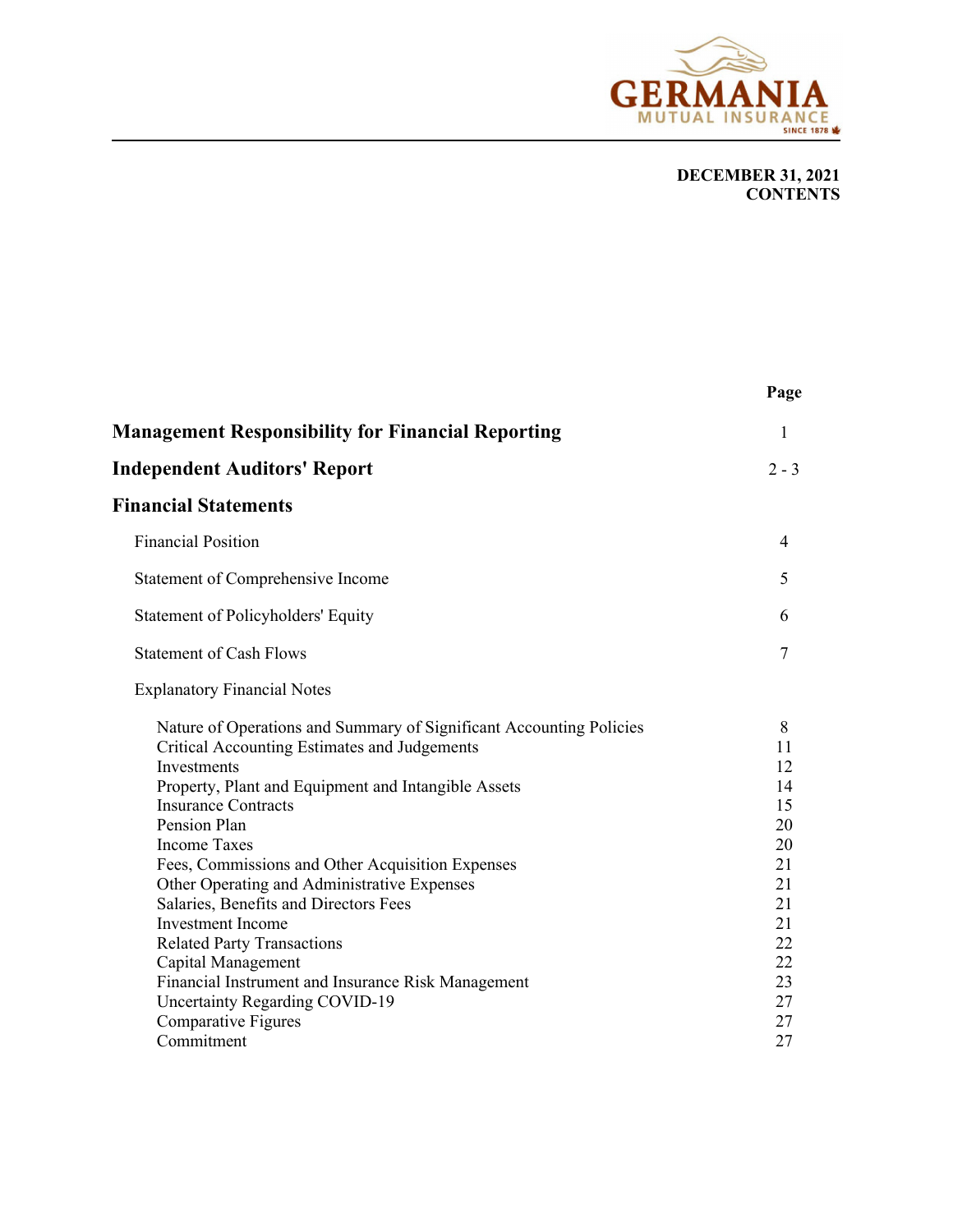

## **MANAGEMENT RESPONSIBILITY FOR FINANCIAL REPORTING DECEMBER 31, 2021**

The accompanying financial statements and all other information contained in this annual report are the responsibility of the management of Germania Mutual Insurance Company. The financial statements have been prepared by management in accordance with International Financial Reporting Standards (including the accounting requirements of the Financial Services Regulatory Authority of Ontario) and have been approved by the Board of Directors.

Preparation of financial information is an integral part of management's broader responsibilities for the ongoing operations of Germania Mutual Insurance Company, which includes adherence by all employees to the company's Code of Conduct. Management maintains a system of internal accounting controls to provide reasonable assurance that transactions are accurately recorded on a timely basis, are properly approved and result in reliable financial information. Such information also includes data based on management's best estimates and judgements.

The Audit Committee and the Board of Directors review and approve the annual financial statements. In addition, the Audit Committee meets periodically with financial officers of Germania Mutual Insurance Company and the external auditors, and reports to the Board of Directors thereon. The Audit Committee and Board of Directors also review the annual report in its entirety.

The accompanying financial statements have been audited by Graham Mathew Professional Corporation, authorized to practise public accounting by the Chartered Professional Accountants of Ontario, who are engaged by the Board of Directors and whose appointment was ratified at the annual meeting of the policyholders. The auditors have access to the Audit Committee, without management present, to discuss the results of their work. Their report dated February 14, 2022 expresses their unmodified opinion on the Company's 2021 financial statements.

Daniel J Hill, CIP Sharon Hollister, CPA President & CEO Chief Financial Officer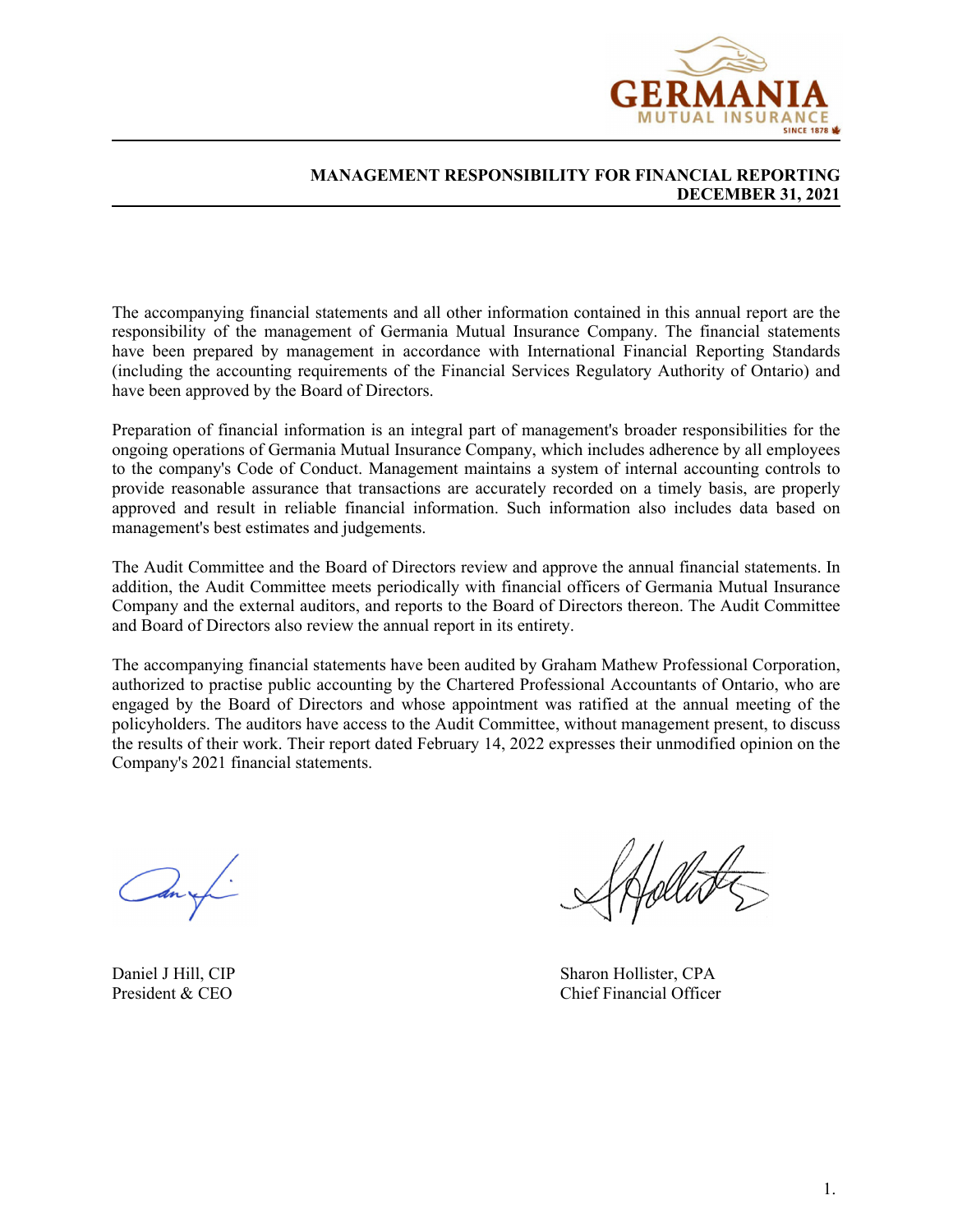

# **INDEPENDENT AUDITORS' REPORT**

To the Policyholders of **Germania Mutual Insurance Company**

### **Opinion**

We have audited the accompanying financial statements of **Germania Mutual Insurance Company** (the Company), which comprise the statement of financial position as at December 31, 2021, and the statements of comprehensive income, policyholders' equity and cash flows for the year then ended, and notes to the financial statements, including a summary of significant accounting policies.

In our opinion, the accompanying financial statements present fairly, in all material respects, the financial position of the Company as at December 31, 2021, and its financial performance and its cash flows for the year then ended in accordance with International Financial Reporting Standards.

### **Basis for Opinion**

We conducted our audit in accordance with Canadian generally accepted auditing standards. Our responsibilities under those standards are further described in the Auditors' Responsibilities for the Audit of the Financial Statements section of our report. We are independent of the Company in accordance with the ethical requirements that are relevant to our audit of the financial statements in Canada, and we have fulfilled our other ethical responsibilities in accordance with these requirements. We believe that the audit evidence we have obtained is sufficient and appropriate to provide a basis for our opinion.

### **Other Matters**

The financial statements of **Germania Mutual Insurance Company** for the year ended December 31, 2020 were audited by another auditor who expressed an unmodified opinion on those statements on February 10, 2021.

## **Responsibilities of Management and Those Charged with Governance for the Financial Statements**

Management is responsible for the preparation and fair presentation of these financial statements in accordance with International Financial Reporting Standards, and for such internal control as management determines is necessary to enable the preparation of financial statements that are free from material misstatement, whether due to fraud or error.

In preparing the financial statements, management is responsible for assessing the Company's ability to continue as a going concern, disclosing, as applicable, matters related to going concern and using the going concern basis of accounting unless the Board of Directors either intends to liquidate the Company or to cease operations, or has no realistic alternative but to do so.

Those charged with governance are responsible for overseeing the Company's financial reporting process.

## **Auditors' Responsibilities for the Audit of the Financial Statements**

Our objectives are to obtain reasonable assurance about whether the financial statements as a whole are free from material misstatement, whether due to fraud or error, and to issue an auditors' report that includes our opinion. Reasonable assurance is a high level of assurance, but is not a guarantee that an audit conducted in accordance with Canadian generally accepted auditing standards will always detect a material misstatement when it exists. Misstatements can arise from fraud or error and are considered material if, individually or in the aggregate, they could reasonably be expected to influence the economic decisions of users taken on the basis of these financial statements.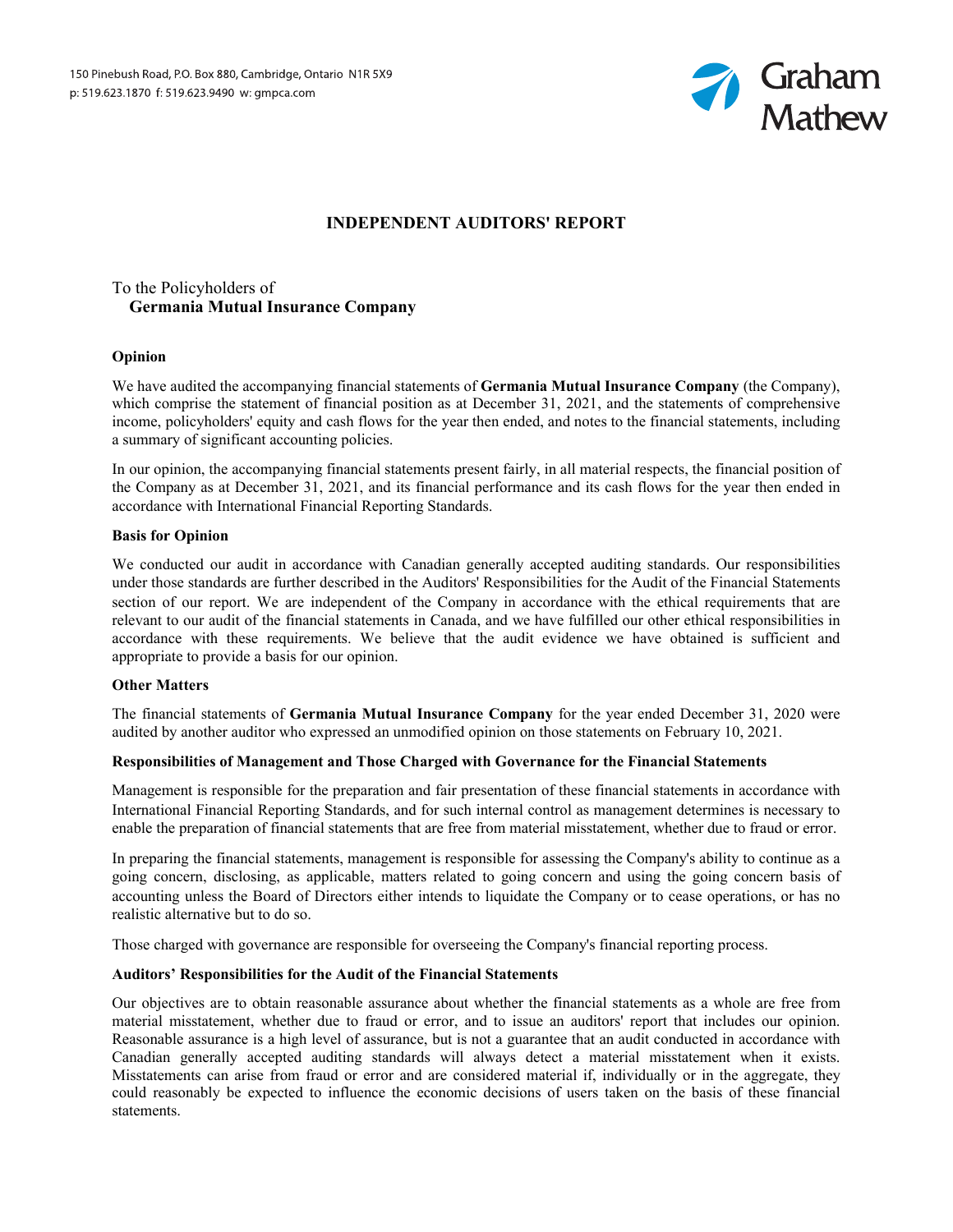## **INDEPENDENT AUDITORS' REPORT (CONTINUED)**

As part of an audit in accordance with Canadian generally accepted auditing standards, we exercise professional judgement and maintain professional skepticism throughout the audit. We also:

- Identify and assess the risks of material misstatement of the financial statements, whether due to fraud or error, design and perform audit procedures responsive to those risks, and obtain audit evidence that is sufficient and appropriate to provide a basis for our opinion. The risk of not detecting a material misstatement resulting from fraud is higher than for one resulting from error, as fraud may involve collusion, forgery, intentional omissions, misrepresentations, or the override of internal control.
- Obtain an understanding of internal control relevant to the audit in order to design audit procedures that are appropriate in the circumstances, but not for the purpose of expressing an opinion on the effectiveness of the Company's internal control.
- Evaluate the appropriateness of accounting policies used and the reasonableness of accounting estimates and related disclosures made by management.
- Conclude on the appropriateness of management's use of the going concern basis of accounting and, based on the audit evidence obtained, whether a material uncertainty exists related to events or conditions that may cast significant doubt on the Company's ability to continue as a going concern. If we conclude that a material uncertainty exists, we are required to draw attention in our auditors' report to the related disclosures in the financial statements or, if such disclosures are inadequate, to modify our opinion. Our conclusions are based on the audit evidence obtained up to the date of our auditors' report. However, future events or conditions may cause the Company to cease to continue as a going concern.
- Evaluate the overall presentation, structure and content of the financial statements, including the disclosures, and whether the financial statements represent the underlying transactions and events in a manner that achieves fair presentation.

We communicate with those charged with governance regarding, among other matters, the planned scope and timing of the audit and significant audit findings, including any significant deficiencies in internal control that we identify during our audit.

Graham Nather Berfessional Corporation

Cambridge, Ontario

February 14, 2022 Chartered Professional Accountants, authorized to practise public accounting by the Chartered Professional Accountants of Ontario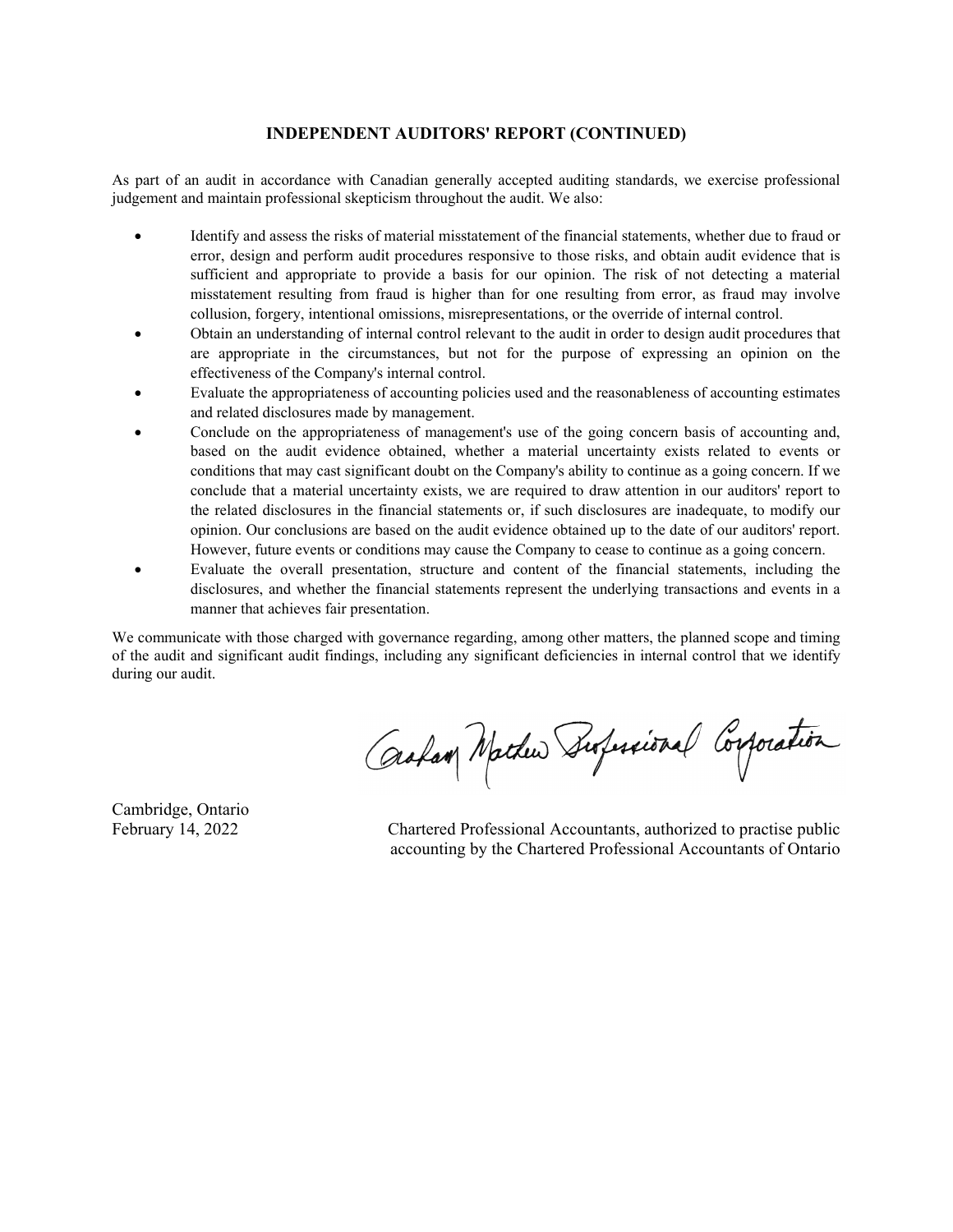

# **FINANCIAL POSITION DECEMBER 31, 2021**

|                                                           | 2021       | 2020         |
|-----------------------------------------------------------|------------|--------------|
|                                                           | \$         | \$           |
| <b>ASSETS</b>                                             |            |              |
| Cash                                                      | 6,099,022  | 3,173,314    |
| Investments (note 3)                                      | 38,399,986 | 39,897,735   |
| Reinsurer's share of provision for unpaid claims (note 5) | 10,715,868 | 8,001,928    |
| Due from policyholders                                    | 8,146,560  | 7,710,652    |
| Investment income accrued                                 | 130,181    | 106,794      |
| Due from reinsurer (note 5)                               | 12,518     | 68,407       |
| Due from Facility Association                             | 611,312    | 531,079      |
| Income taxes recoverable                                  | 702,782    |              |
| Prepaid expenses                                          | 235,686    | 39,325       |
| Deferred policy acquisition expenses (note 5)             | 2,722,443  | 2,551,706    |
| Intangible assets (note 4)                                | 747,272    | 255,618      |
| Property, plant and equipment (note 4)                    | 2,640,446  | 2,765,307    |
| Deferred income taxes                                     | 165,000    | 232,000      |
|                                                           | 71,329,076 | 65, 333, 865 |
| <b>LIABILITIES</b>                                        |            |              |
| Provision for unpaid claims (note 5)                      | 26,559,449 | 20,947,353   |
| Unearned premiums (note 5)                                | 15,004,522 | 14, 137, 372 |
| Accounts payable and accrued liabilities                  | 2,496,414  | 2,270,711    |
| Due to Facility Association                               | 216,231    | 205,442      |
| Income taxes payable                                      |            | 1,302,560    |
|                                                           | 44,276,616 | 38,863,438   |
| POLICYHOLDERS' EQUITY                                     |            |              |
| Policyholders' equity (page 6)                            | 27,052,460 | 26,470,427   |
|                                                           |            | 65, 333, 865 |

# **APPROVED BY THE BOARD:**

Director

Director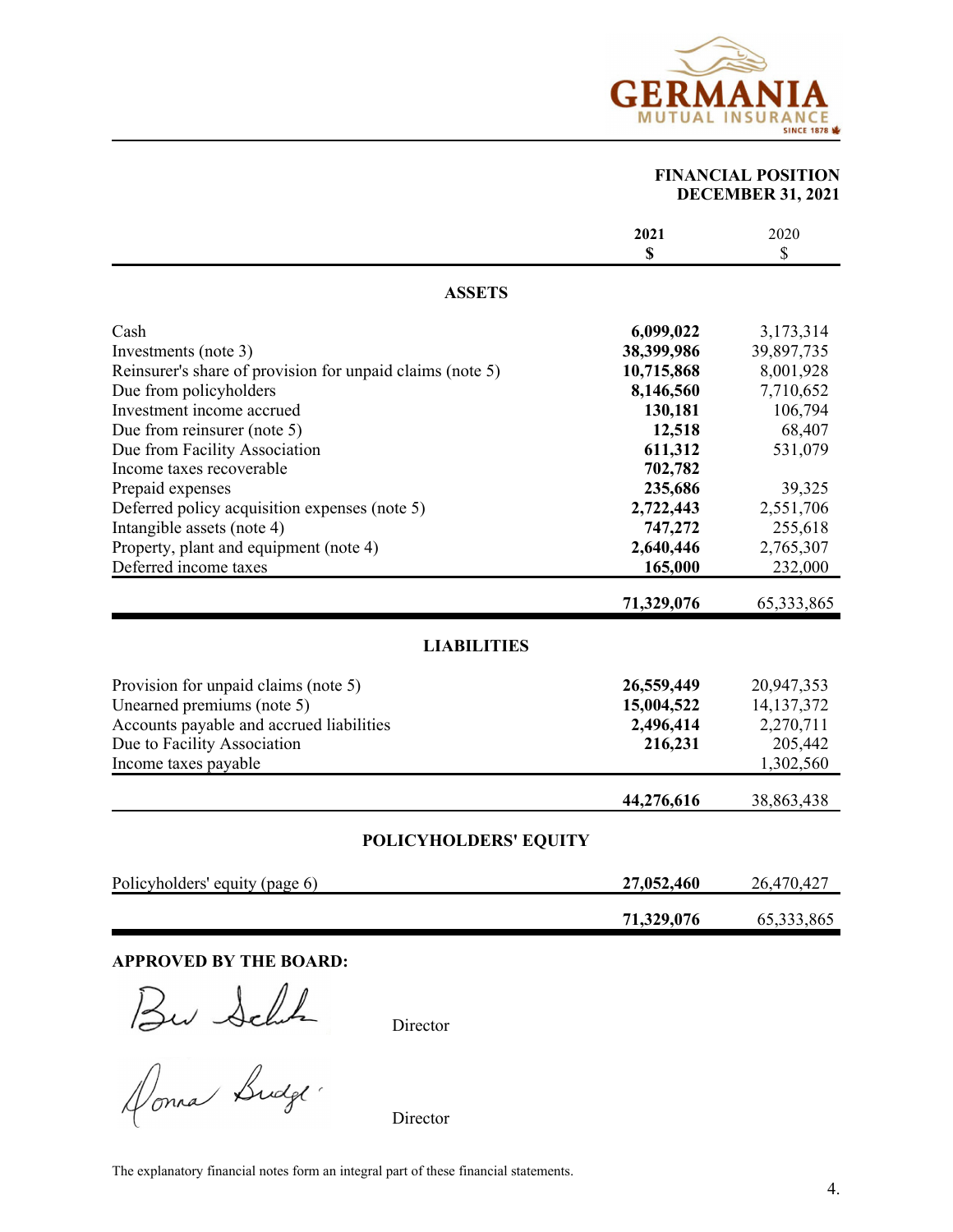

# **STATEMENT OF COMPREHENSIVE INCOME YEAR ENDED DECEMBER 31, 2021**

|                                                                                           |                | 2021                     | 2020                   |
|-------------------------------------------------------------------------------------------|----------------|--------------------------|------------------------|
|                                                                                           |                | \$                       | S                      |
| <b>Gross premiums written</b>                                                             |                | 29,830,021               | 27,999,988             |
| <b>Deduct</b>                                                                             |                |                          |                        |
| Reinsurance premiums                                                                      |                | 4,262,683                | 3,885,466              |
| Increase in unearned premiums                                                             |                | 867,150                  | 875,416                |
| Net premiums earned                                                                       |                | 24,700,188               | 23,239,106             |
| Service charge revenue                                                                    |                | 164,624                  | 145,120                |
| Net underwriting revenue                                                                  |                | 24,864,812               | 23,384,226             |
|                                                                                           |                |                          |                        |
| <b>Direct losses incurred</b>                                                             |                |                          |                        |
| Gross claims and adjusting expenses<br>Reinsurer's share of claims and adjusting expenses |                | 20,368,719<br>4,414,762) | 11,659,032<br>232,433) |
|                                                                                           |                |                          |                        |
|                                                                                           |                | 15,953,957               | 11,426,599             |
| <b>Expenses</b>                                                                           |                |                          |                        |
| Fees, commissions and other acquisition expenses (note 8)                                 |                | 6,030,687                | 5,493,594              |
| Other operating and administrative expenses (note 9)                                      |                | 3,545,665                | 3,343,638              |
|                                                                                           |                | 9,576,352                | 8,837,232              |
|                                                                                           |                |                          |                        |
| <b>Underwriting profit (loss)</b>                                                         | $\overline{(}$ | 665,497)                 | 3,120,395              |
| Investment and other income (note 11)                                                     |                | 1,537,184                | 2,242,961              |
| Income before income taxes                                                                |                | 871,687                  | 5,363,356              |
| Income tax expense                                                                        |                |                          |                        |
| Current (note 7)                                                                          |                | 222,654)                 | 1,375,610)             |
| Deferred                                                                                  |                | 67,000)                  | 9,000                  |
|                                                                                           |                | 289,654)                 | 1,384,610)             |
|                                                                                           |                | 582,033                  |                        |
| Net income, being total comprehensive income for year                                     |                |                          | 3,978,746              |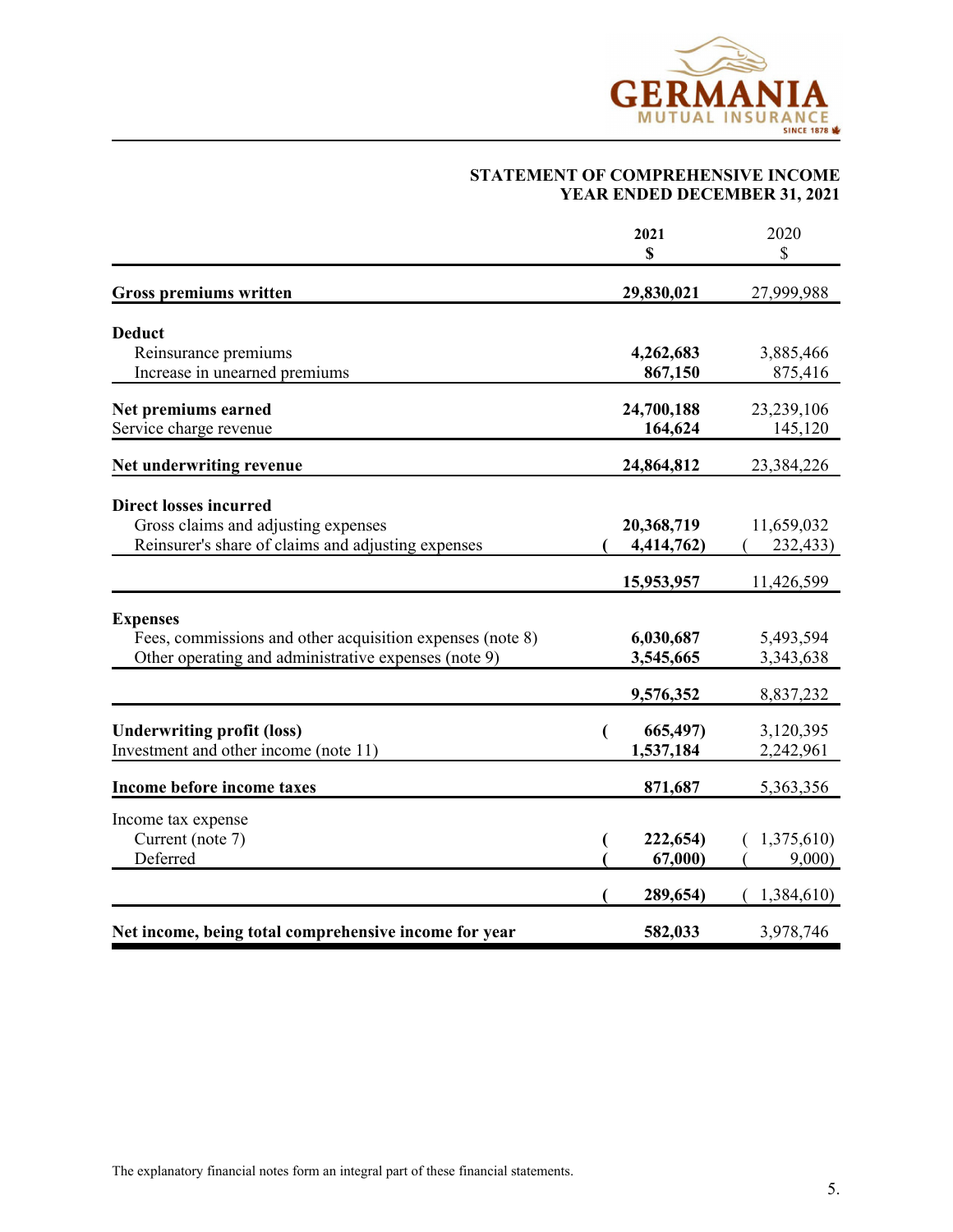

# **STATEMENT OF POLICYHOLDERS' EQUITY YEAR ENDED DECEMBER 31, 2021**

|                                                       | 2021       | 2020       |
|-------------------------------------------------------|------------|------------|
| Balance at beginning of year                          | 26,470,427 | 22,491,681 |
| Net income, being total comprehensive income for year | 582,033    | 3,978,746  |
| <b>Balance at end of year</b>                         | 27,052,460 | 26,470,427 |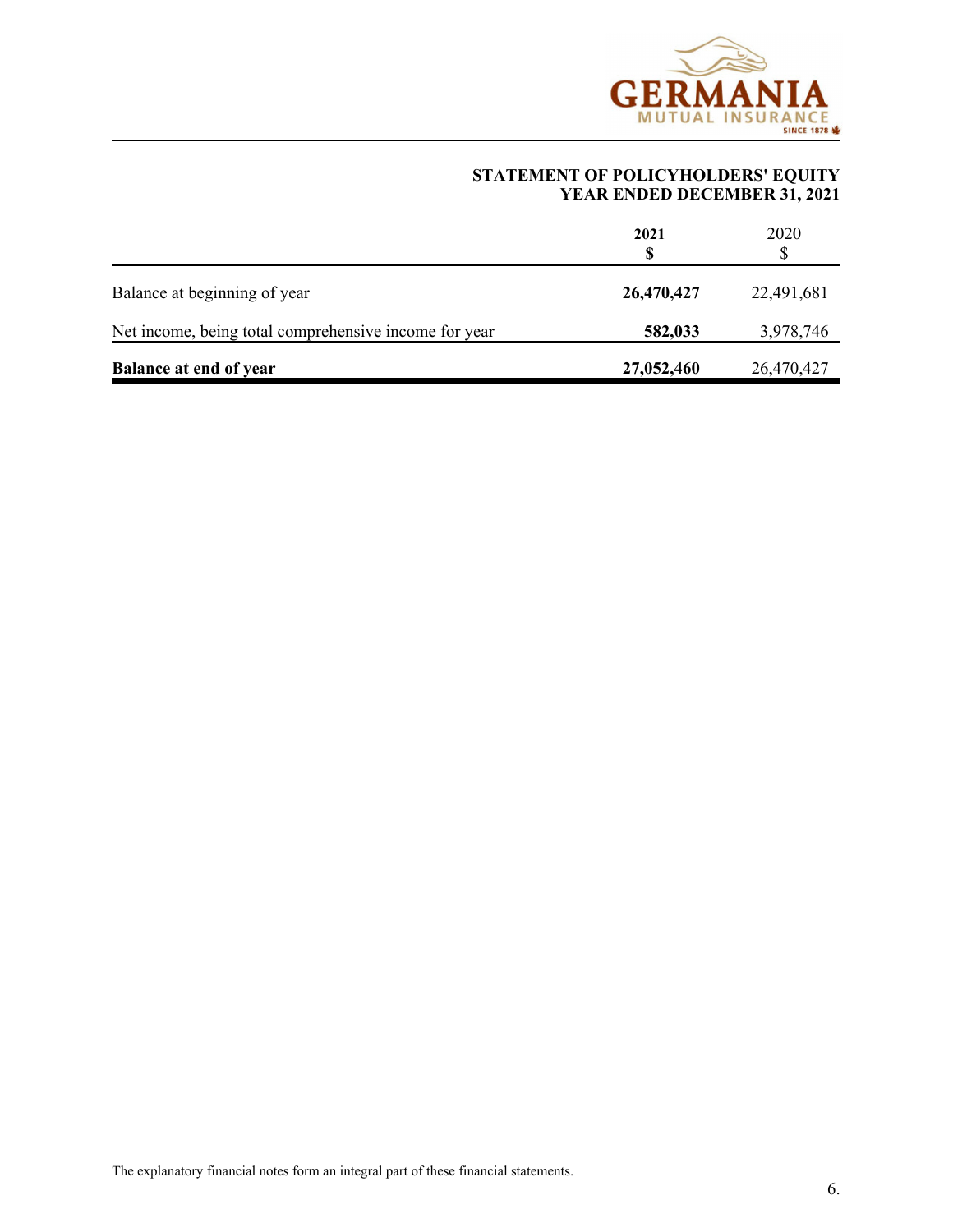

# **STATEMENT OF CASH FLOWS YEAR ENDED DECEMBER 31, 2021**

|                                                              | 2021<br>\$   | 2020<br>$\mathbb{S}$ |
|--------------------------------------------------------------|--------------|----------------------|
| Cash flows from operating activities:                        |              |                      |
| Net income, being total comprehensive income for year        | 582,033      | 3,978,746            |
| Items not involving cash:                                    |              |                      |
| Depreciation and amortization                                | 169,871      | 169,383              |
| Deferred income taxes                                        | 67,000       | 9,000                |
| Unrealized losses (gains) on investments                     | 85,287       | 1,364,231)           |
| Realized gain from disposal of property, plant and equipment | <b>900)</b>  | 1,900)               |
|                                                              | 903,291      | 2,790,998            |
| Net change in non-cash working capital                       |              |                      |
| balances relating to operations:                             |              |                      |
| Due from policyholders and reinsurers                        | 380,019)     | 515,674)             |
| Reinsurer's share of provision for unpaid claims             | 2,713,940)   | 49,051               |
| Prepaid expenses                                             | 196,361)     | 146,660              |
| Accounts payable and accrued liabilities                     | 225,702      | 251,314              |
| Deferred policy acquisition expenses                         | 170,737      | 156,465)             |
| Unearned premiums                                            | 867,150      | 875,416              |
| Provision for unpaid claims                                  | 5,612,096    | 159,660              |
| Due to Facility Association                                  | 69,444)      | 73,466)              |
| Income taxes payable                                         | 2,005,342)   | 1,216,880            |
|                                                              | 2,072,396    | 4,744,374            |
|                                                              |              |                      |
| <b>Cash flows from investment activities:</b>                |              |                      |
| Proceeds from sale of investments                            | 19,956,054   | 11,672,007           |
| Purchase of investments                                      | (17,709,466) | (13,848,921)         |
| Net additions to property, plant and equipment               |              |                      |
| and intangible assets                                        | 535,762)     | 525,717)             |
| Recognized gains on investments                              | 834,127)     | 156,432)             |
| Investment income and accrued                                | 23,387)      | 17,751               |
|                                                              | 853,312      | 2,841,312)           |
|                                                              |              |                      |
| Increase in cash during year                                 | 2,925,708    | 1,903,062            |
| Cash, beginning of year                                      | 3,173,314    | 1,270,252            |
| Cash, end of year                                            | 6,099,022    | 3,173,314            |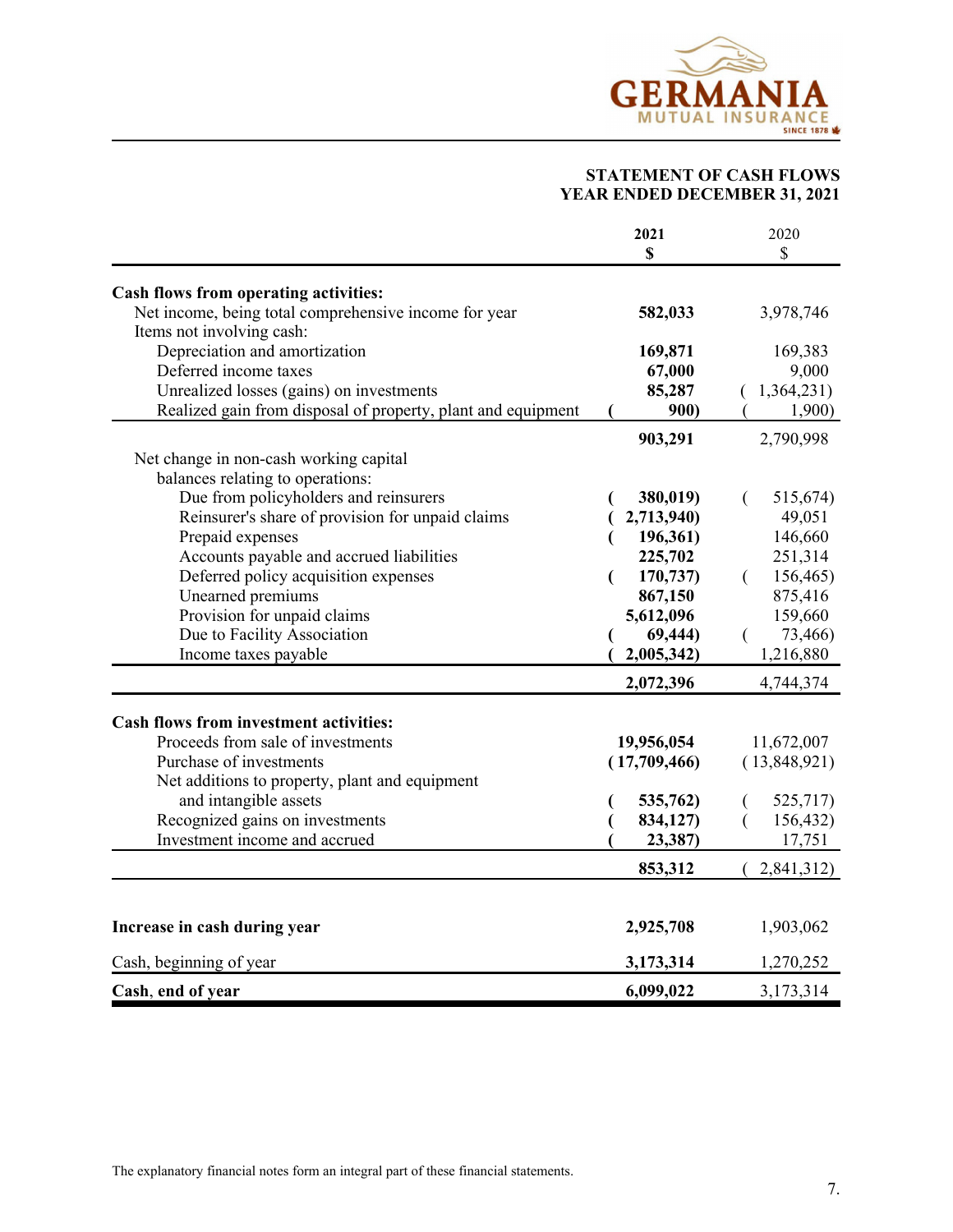

### **1. Nature of Operations and Summary of Significant Accounting Policies**

#### (a) Reporting entity

Germania Mutual Insurance Company (the Company) is incorporated under the laws of Ontario and is subject to the Ontario Insurance Act. It is licensed to write property, liability, automobile, and farmers' accident insurance in Ontario. The Company's head office is located at 403 Mary Street in Ayton (Municipality of West Grey), Ontario.

The Company is subject to rate regulation in the automobile business that it writes. Before automobile insurance rates can be changed, a rate filing is prepared as a combined filing for most Ontario Farm Mutuals. The rate filing must include actuarial justification for rate increases or decreases. All rate filings are approved or denied by the Financial Services Regulatory Authority of Ontario. Rate regulation may affect the automobile revenues that are earned by the Company. The actual impact of rate regulation would depend on the competitive environment at the time.

These financial statements have been authorized for issue by the Board of Directors on February 9, 2022.

(b) Basis of presentation

These financial statements have been prepared in accordance with International Financial Reporting Standards (IFRS) as issued by the International Accounting Standards Board (the IASB).

These financial statements were prepared on a historical cost basis except for those financial assets and financial liabilities that have been measured at fair value.

The Company's functional and presentation currency is the Canadian dollar. The financial statements are presented in Canadian dollars.

The preparation of financial statements in compliance with IFRS requires management to make certain critical accounting estimates. It also requires management to exercise judgement in applying the Company's accounting policies. The areas involving a higher degree of judgement or complexity, or areas where assumptions and estimates are significant to the financial statements are disclosed in note 2.

(c) Insurance contracts

In accordance with IFRS 4, Insurance Contracts, the Company has continued to apply the accounting policies it applied in accordance with pre-changeover Canadian GAAP.

Balances arising from insurance contracts primarily include unearned premiums, provisions for unpaid claims and adjustment expenses, the reinsurer's share of provisions for unearned premiums and unpaid claims and adjustment expenses, deferred policy acquisition expenses, and salvage and subrogation recoverable.

(i) Premiums and unearned premiums

Premiums written comprise the premiums on contracts incepting in the financial year. Premiums written are stated gross of commissions payable to agents and brokers and exclusive of taxes levied on premiums. The Company recognizes premium income evenly over the term of the insurance policy generally using the pro rata method. The portion of the premium related to the unexpired portion of the policy at the end of the fiscal year is reflected in unearned premiums.

(ii) Reinsurance

The company reflects reinsurance balances on the statement of financial position on a gross basis to indicate the extent of credit risk related to reinsurance and its obligations to policyholders and in the statement of comprehensive income to indicate the results of its retention of premiums written.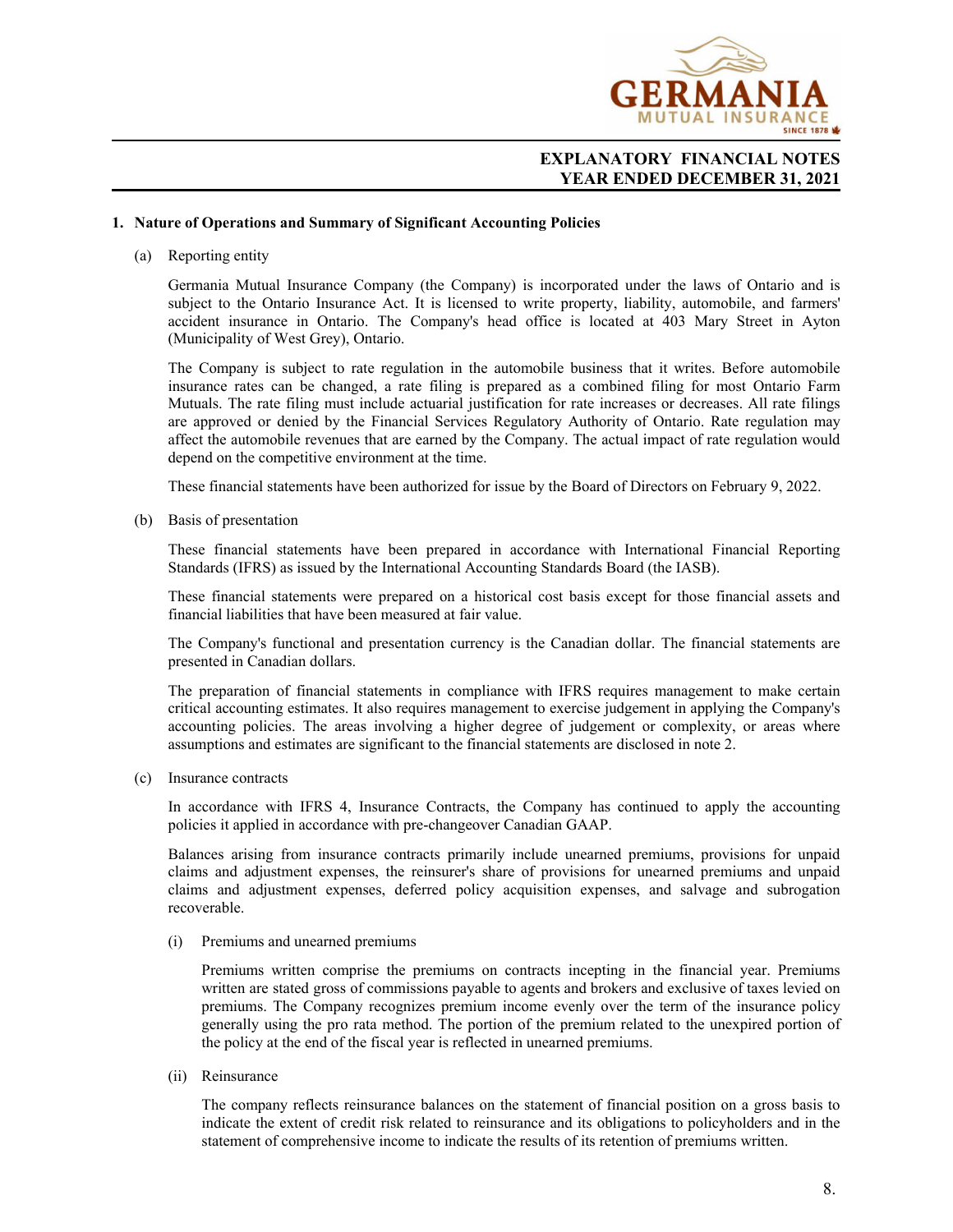

### **1. Nature of Operations and Summary of Significant Accounting Policies (Continued)**

- (c) Insurance contracts (continued)
	- (ii) Reinsurance (continued)

Reinsurance premiums ceded and reinsurance recoveries on losses incurred are recorded as reductions of the respective income and expense accounts. A contingent liability exists with respect to reinsurance ceded which could become a liability of the Company in the event that the reinsurer might be unable to meet its obligation under the reinsurance agreements. The Company ascertained that no provision is necessary at December 31 for doubtful collection of reinsurance recoveries.

(iii) Deferred policy acquisition expenses

Acquisition costs are comprised of agents' and brokers' commissions and premium tax. These costs are deferred and amortized over the terms of the related policies to the extent that they are considered to be recoverable from unearned premiums, after considering the related anticipated claims and expenses.

(iv) Provisions for unpaid claims and adjustment expenses

Individual loss estimates are provided on each claim reported. In addition, provisions are made for adjustment expenses, changes in reported claims and for claims incurred but not reported, based on past experience and business in force. The estimates are regularly reviewed and updated, and any resulting adjustments are included in current income.

Claim liabilities are carried on a discounted basis, to reflect the time value money. As required by actuarial standards in Canada, claims liabilities also include a provision for adverse deviation (PFAD), which represents an additional margin on valuation variable factors, which are claims development, reinsurance recoveries and interest rates used in discounting claims liabilities.

(v) Liability adequacy test

At each reporting date the Company performs a liability adequacy test on its insurance liabilities less deferred policy acquisition expenses to ensure the carrying value is adequate, using current estimates of future cash flows, taking into account the relevant investment return. If that assessment shows that the carrying amount of the liabilities is inadequate, any deficiency is recognized as an expense to the statement of comprehensive income initially by writing off the deferred policy acquisition expense and subsequently by recognizing additional unearned premiums.

(vi) Reinsurer's share of provisions for unpaid claims and adjustment expenses

The Company enters into reinsurance contracts in the normal course of business in order to limit potential losses arising from certain exposures. Retention limits for the excess-of-loss reinsurance are set by product line. Reinsurance premiums are accounted for in the same period as the related premiums for the direct insurance business being reinsured. Reinsurance liabilities, comprised of premiums payable for the purchase of reinsurance contracts, are included in accounts payable and accrued liabilities and are recognized as an expense on the same basis as revenue on the underlying policies being insured.

Expected reinsurance recoveries on unpaid claims and adjustment expenses are recognized as assets at the same time and using principles consistent with the Company's method for establishing the related liability.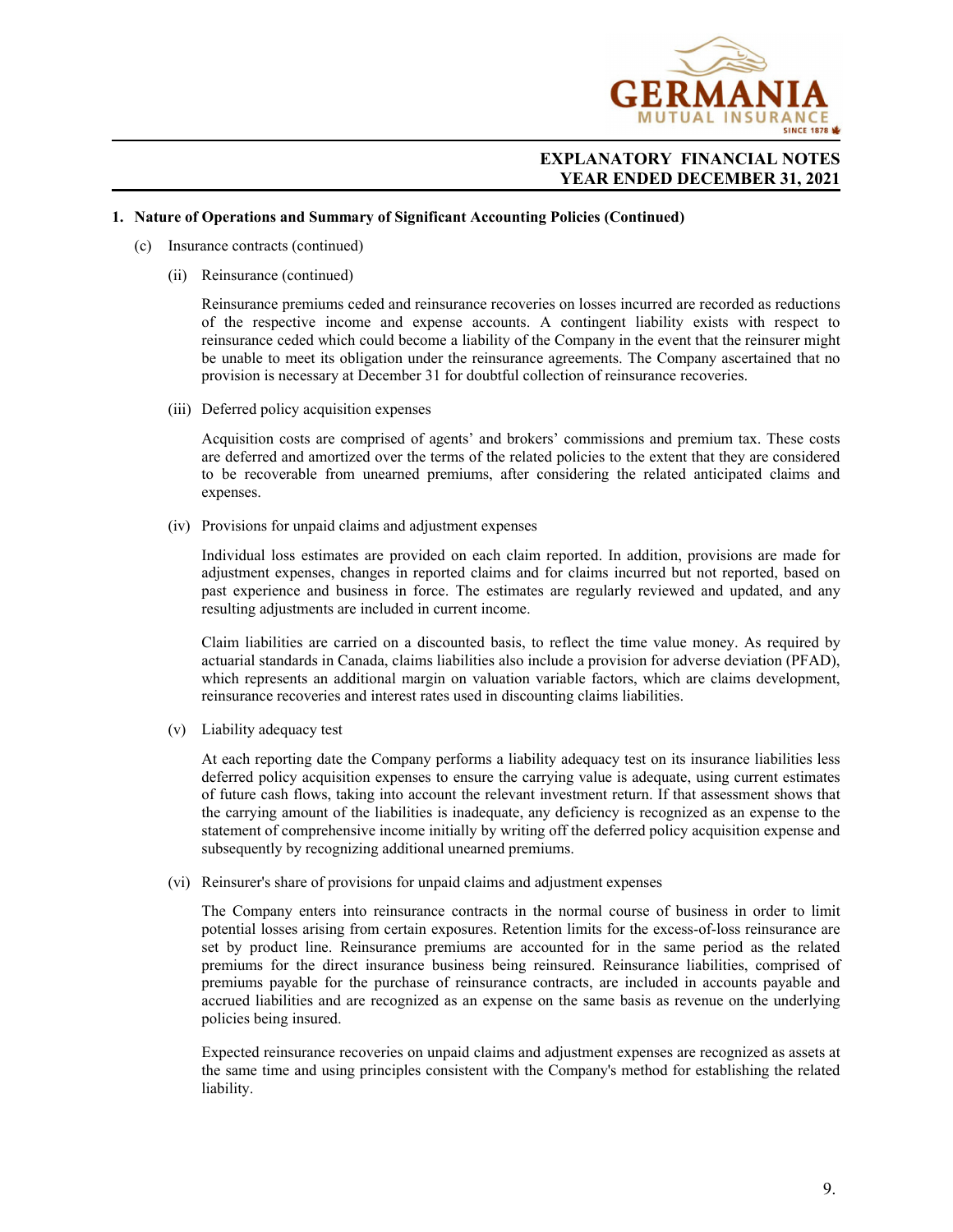

### **1. Nature of Operations and Summary of Significant Accounting Policies (Continued)**

- (c) Insurance contracts (continued)
	- (vii) Salvage and subrogation recoverable

In the normal course of business, the Company obtains the ownership of damaged property, which they resell to various salvage operations. Unsold property is valued at its estimated net realizable value.

Where the Company indemnifies policyholders against a liability claim, it acquires rights to subrogate its claim against other parties. These claims are reflected at amounts expected to be received from the subrogated parties net of related costs.

(d) Structured settlements, Fire Mutuals Guarantee Fund and financial guarantee contracts

The Company enters into annuity agreements with various life insurance companies to provide for fixed and recurring payments to claimants. Under such arrangements, the Company's liability to its claimants is substantially transferred, although the Company remains exposed to the credit risk that life insurers fail to fulfil their obligations.

The Company is a member of the Fire Mutuals Guarantee Fund ("the Fund"). The Fund was established to provide payment of outstanding policyholders' claims if a member company becomes insolvent. As a result, the Company may be required to contribute assets to their proportionate share in meeting this objective.

The Company is also a member of Farm Mutual Re, which is a general reinsurer that shares in the insurance risks originally accepted by member insurance companies. As a member of the plan, the Company may be required to contribute additional capital in the form of subordinated debt should the plan's capital fall below a prescribed minimum.

These exposures represent financial guarantee contracts. The Company accounts for financial guarantee contracts in accordance with IFRS 4, Insurance Contracts.

(e) Financial instruments

The Company measures its financial assets at fair value through profit or loss (FVTPL) because the Company's business model manages asset performance on a fair value basis in accordance with a documented investment strategy.

Financial assets are initially measured at fair value, with attributable transaction costs recognized in profit or loss.

Financial liabilities are initially measured at fair value net of any transaction costs directly attributable to the issuance of the instrument, and are subsequently carried at cost using the effective interest rate method.

(f) Facility Association

As a member of the Facility Association, the Company records its proportionate share of the Association's revenue, expenses, unearned premiums and provision for unpaid claims.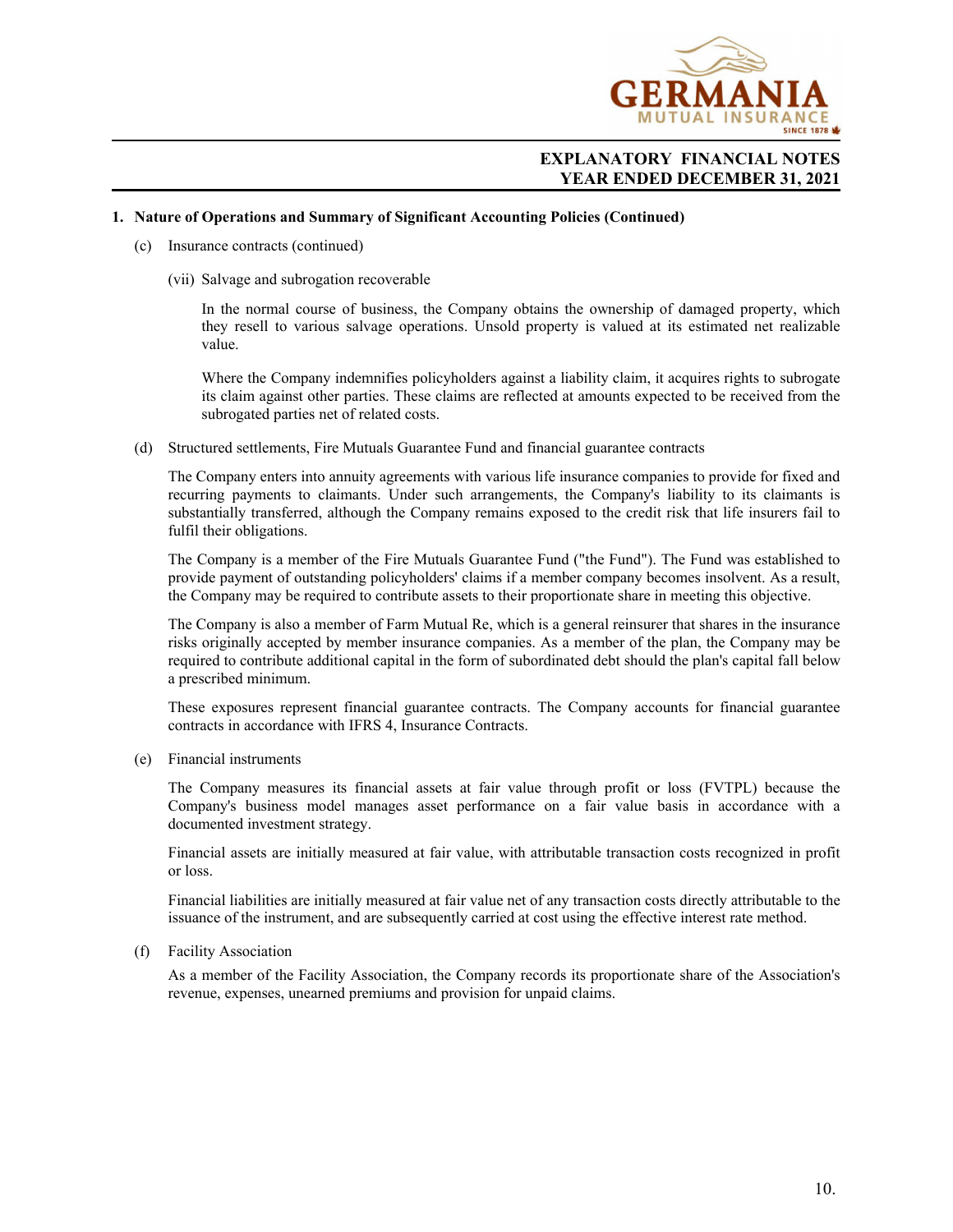

### **1. Nature of Operations and Summary of Significant Accounting Policies (Continued)**

(g) Income taxes

Income tax expense includes current and deferred tax. Current tax and deferred tax are recognized in net income except to the extent that it relates to a business combination, or items recognized directly in policyholders' equity.

Current income taxes are recognized for the estimated income taxes payable or receivable on taxable income or loss for the current year and any adjustment to income taxes payable in respect of previous years. Current income taxes are determined using tax rates and tax laws that have been enacted or substantively enacted by the year-end date.

Deferred tax assets and liabilities are recognized where the carrying amount of an asset or liability differs from its tax base. The amount is determined using tax rates and tax laws that have been enacted or substantively enacted by the year-end date and are expected to apply when the liabilities / (assets) are settled / (recovered).

(h) Pension plan

The Company participates in a multi-employer defined benefit pension plan. However, sufficient information is not available to use defined benefit accounting. Therefore, the Company accounts for the plan as if it were a defined contribution plan, recognizing contributions as an expense in the year to which they relate.

(i) Standards, amendments and interpretations not yet effective

Certain new standards, amendments and interpretations have been published that are mandatory for the Company's accounting periods beginning on or after January 1, 2022 or later periods that the Company has decided not to adopt early.

Of those new standards, interpretations and amendments that are not yet effective, IFRS 17 Insurance Contracts is expected to have a material impact on the Company's financial statements in the period of initial application.

 IFRS 17 Insurance Contracts supersedes IFRS 4 Insurance Contracts. IFRS 17 establishes the principles for the recognition, measurement, presentation and disclosure of insurance contracts. IFRS 17 requires entities to measure insurance contract liabilities using updated estimates and assumptions that reflect the timing of cash flows and any uncertainty relating to insurance contracts. Additionally, IFRS 17 requires entities to recognize profits as it delivers insurance services. The effective date for IFRS 17 is January 1, 2023. The Company has not yet determined the impact of adoption, however it is expected to significantly impact the overall financial statements.

## **2. Critical Accounting Estimates and Judgements**

The preparation of these financial statements in conformity with IFRS requires management to make certain critical estimates. It also requires management to exercise judgement in applying the Company's accounting policies. The areas involving critical judgements and estimates in applying accounting policies that have the most significant risk of causing material adjustment to the carrying amounts of assets and liabilities recognized in the financial statements within the next financial year are:

• The calculation of unpaid claims and reinsurer's share, including the determination of the initial claim liability, discount rates, the estimate of time until ultimate settlement and the performance of a liability adequacy test;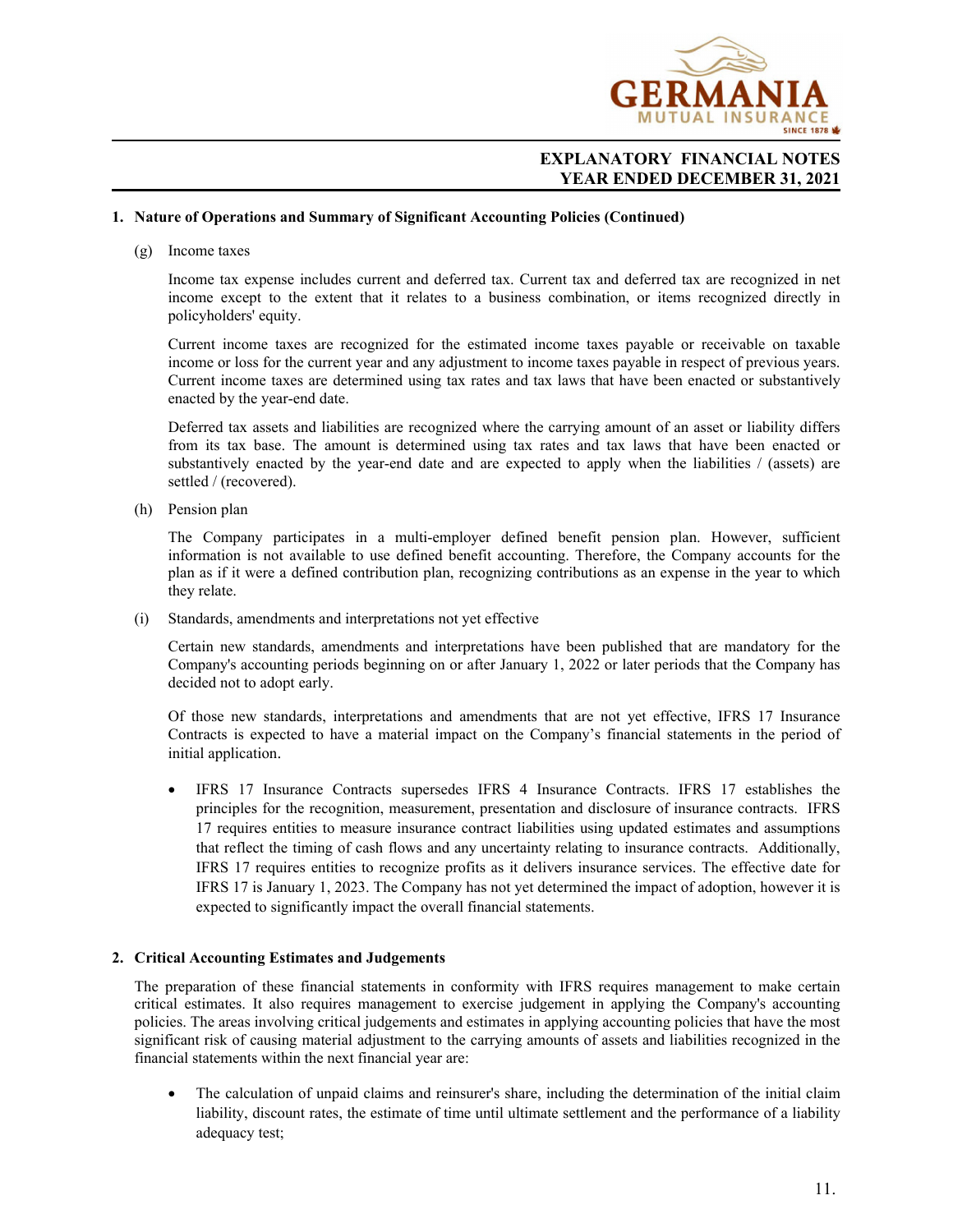

### **2. Critical Accounting Estimates and Judgements (continued)**

- The determination of the recoverability of deferred policy acquisition expenses;
- The calculation of bad debt expense and allowance for doubtful accounts on Premiums receivable and other customer receivables using historical experience and forward-looking information; and
- The classification financial assets at FVTPL, which includes assessing the business model within which the assets are held and whether the contractual terms of the assets are solely payments of principal and interest on the principal amount outstanding.

## **3. Investments**

|                       | 2021              |              | 2020       |              |
|-----------------------|-------------------|--------------|------------|--------------|
|                       | <b>Fair value</b> |              |            | Fair value   |
|                       | Cost              | (Book value) | Cost       | (Book value) |
|                       | \$                | \$           | \$         | \$           |
| Money market funds    | 575,653           | 575,653      | 1,184,760  | 1,184,760    |
| Bonds issued by:      |                   |              |            |              |
| Federal               | 7,668,269         | 7,588,963    | 5,842,600  | 6,141,913    |
| Provincial            | 3,009,428         | 2,977,516    | 6,764,087  | 7,167,223    |
| Corporate             |                   |              |            |              |
| A or better           | 13,921,543        | 13,890,387   | 12,955,725 | 14,424,939   |
| <b>B</b> to BBB       | 1,774,776         | 1,722,124    | 1,211,116  | 1,229,805    |
| Not rated             | <b>NIL</b>        | NIL          | 583,241    | 594,216      |
|                       | 26,374,016        | 26,178,990   | 27,356,769 | 29,558,096   |
| Equity investments:   |                   |              |            |              |
| Canadian              | 3,449,655         | 5,142,891    | 4,993,561  | 6,033,236    |
| U.S.                  | 2,428,710         | 3,830,044    | 2,978,083  | 3,024,136    |
| International         | 2,069,271         | 2,259,571    | <b>NIL</b> | <b>NIL</b>   |
| Other                 | 138,160           | 166,740      | 30,160     | 48,530       |
|                       | 8,085,796         | 11,399,246   | 8,001,804  | 9,105,902    |
|                       |                   |              |            |              |
| Preferred shares      | 196,360           | 196,496      | <b>NIL</b> | $\text{NIL}$ |
|                       |                   |              |            |              |
| Other investments     |                   |              |            |              |
| Fire Mutual guarantee | 49,601            | 49,601       | 48,977     | 48,977       |
|                       | 35,281,426        | 38,399,986   | 36,592,310 | 39,897,735   |

The effective investment yield for the year is 4.0% (5.6% for 2020).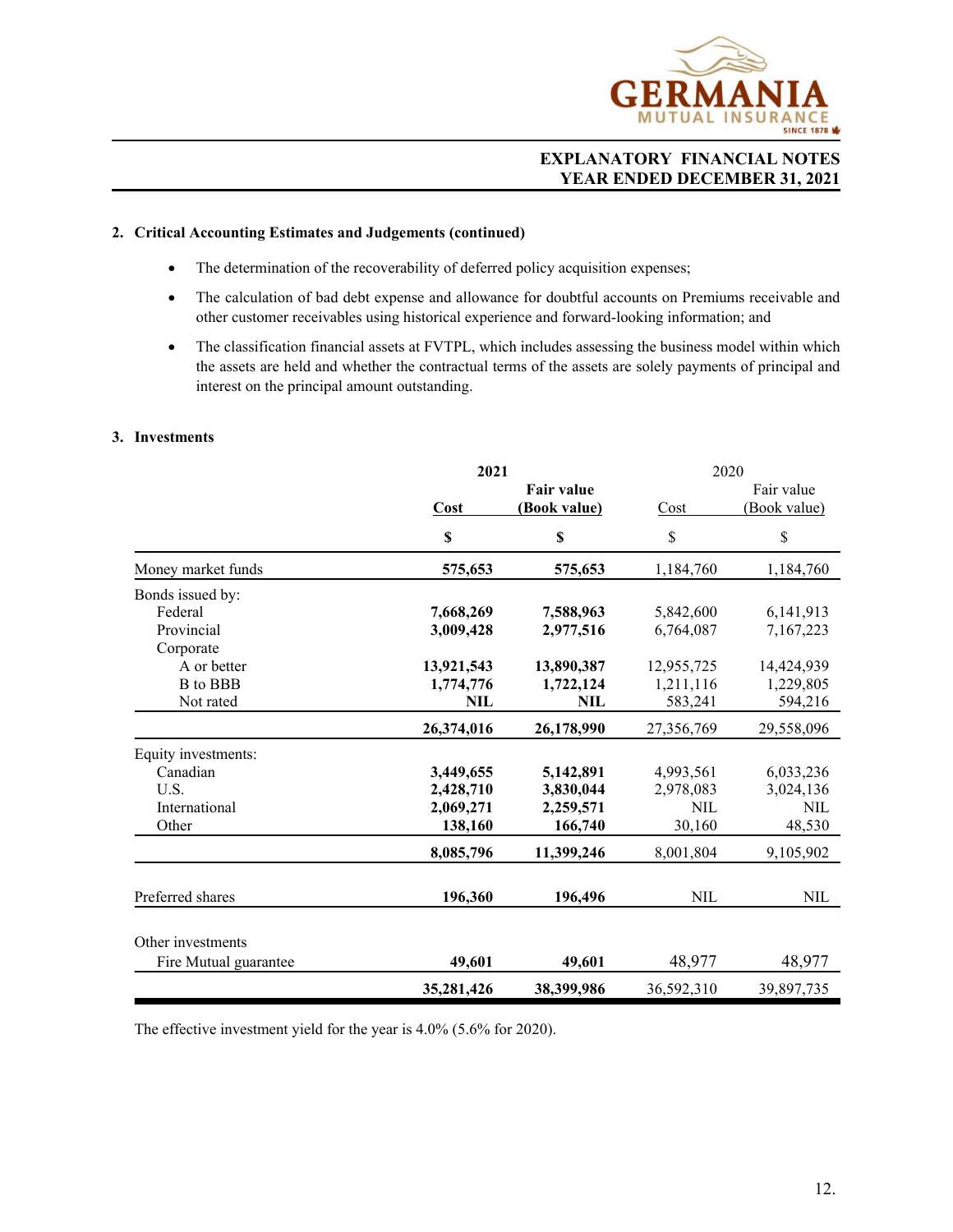

### **3. Investments (Continued)**

The maximum exposure to credit risk would be the fair value indicated.

| The bonds mature as follows: | 2021       | 2020       |
|------------------------------|------------|------------|
| Within 1 year                | 860,847    | 841,681    |
| Over 1 to 5 years            | 8,807,315  | 14,806,477 |
| Over 5 years                 | 16,510,828 | 13,909,938 |
|                              | 26,178,990 | 29,558,096 |

The following table provides an analysis of the investments that are measured subsequent to initial recognition at fair value, grouped into Levels 1 to 3 based on the degree to which the fair value is observable:

- Level 1 fair value measurements are those derived from quoted prices (unadjusted) in active markets for identical assets or liabilities that the entity can access at the measurement date;
- Level 2 fair value measurements are those derived from inputs other than quoted prices included within Level 1 that are observable for the asset or liability, either directly (i.e. as prices) or indirectly (i.e. derived from prices); and
- Level 3 fair value measurements are those derived from valuation techniques that include inputs for the asset or liability that are not based on observable market data (unobservable inputs).

| <b>December 31, 2021</b>                 | Level 1<br>\$ | Level 2<br>\$ | Level 3<br>\$ | <b>Total</b><br>\$      |
|------------------------------------------|---------------|---------------|---------------|-------------------------|
| Money market funds<br><b>Bonds</b>       | 575,653       | 26,178,990    |               | 575,653<br>26,178,990   |
| Equities                                 | 11,291,776    |               | 107,470       | 11,399,246              |
| Preferred shares                         | 196,496       |               |               | 196,496                 |
| Other investments                        |               | 49,601        |               | 49,601                  |
| Total investments measured at fair value | 12,063,925    | 26,228,591    | 107,470       | 38,399,986              |
| December 31, 2020                        | Level 1<br>\$ | Level 2<br>\$ | Level 3<br>\$ | Total<br>\$             |
| Money market funds<br>Bonds              | 1,184,760     | 29,558,096    |               | 1,184,760<br>29,558,096 |
| Equities                                 | 9,105,902     |               |               | 9,105,902               |
| Preferred shares                         |               |               |               | <b>NIL</b>              |
| Other investments                        |               | 48,977        |               | 48,977                  |
| Total investments measured at fair value | 10,290,662    | 29,607,073    | <b>NIL</b>    | 39,897,735              |

There were no transfers between Levels for the years ended December 31, 2021 and 2020.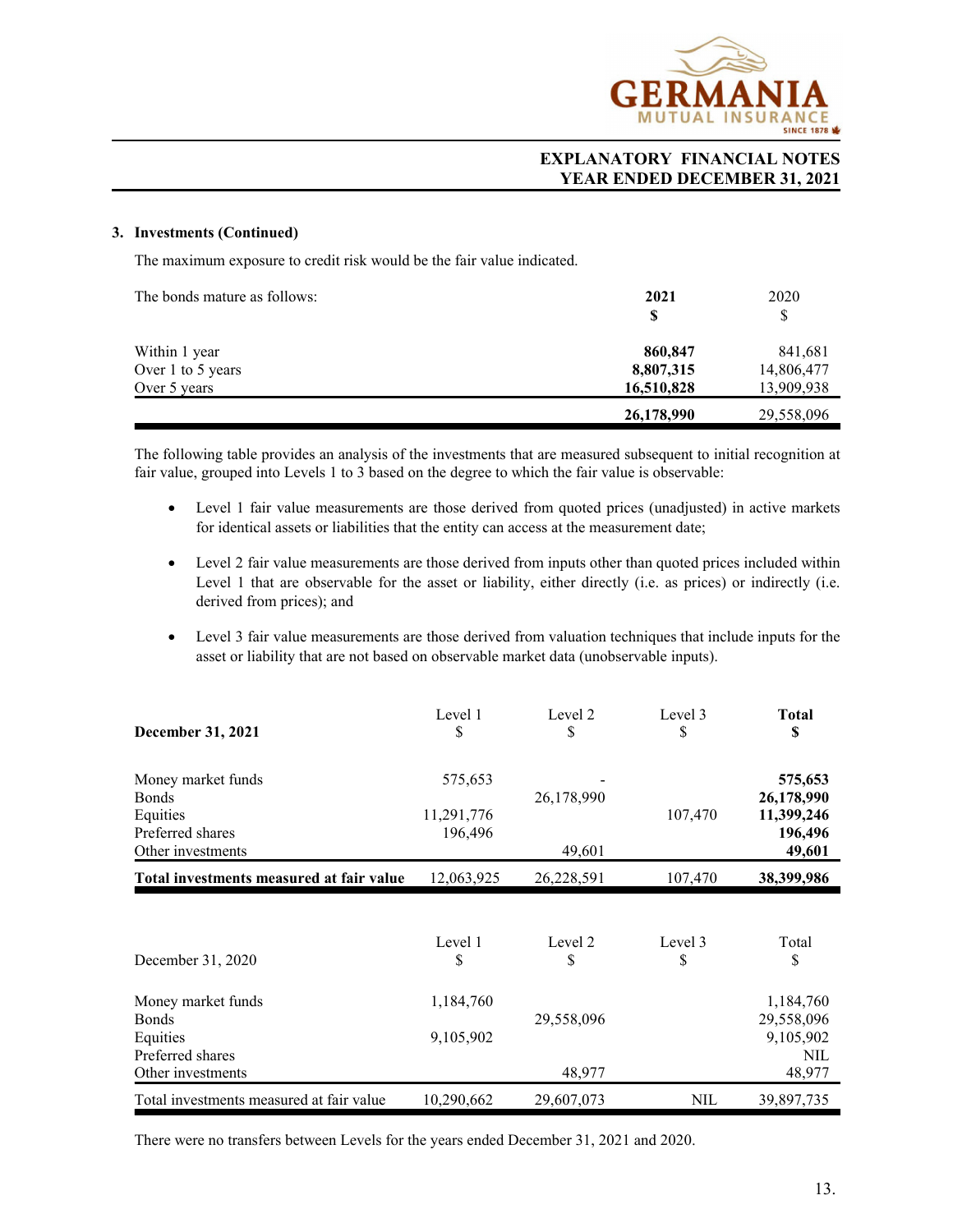

### **4. Property, Plant and Equipment and Intangible Assets**

Property, plant and equipment is initially recorded at cost and subsequently measured at cost less accumulated depreciation and accumulated impairment losses, with the exception of land which is not depreciated. Depreciation is recognized in net income and is provided over the estimated useful lives of the assets, using the straight-line method.

Depreciation methods, useful lives and residual values are reviewed annually and adjusted if necessary.

Intangible assets consist of computer software, which are not integral to the computer hardware owned by the Company, goodwill, and customer lists.

Software is initially recorded at cost and subsequently measured at cost less accumulated amortization and accumulated impairment losses. Software is amortized on a straight-line basis over its estimated useful life of 5 years. No depreciation is taken on the computer software under development as it is not available for use.

Customer lists are recorded at cost and are amortized on a straight-line basis over 10 years.

Goodwill is deemed to have an indefinite life and is initially recorded at cost and subsequently measured at cost less accumulated impairment losses. Goodwill is tested for impairment annually based on its value in use.

The depreciation and amortization expense is included in other operating and administrative expenses in the statement of comprehensive income.

### **Property, Plant and Equipment**

|                        |               | 2021      |              |                       |
|------------------------|---------------|-----------|--------------|-----------------------|
|                        | Depreciation  |           | Accumulated  |                       |
|                        | rate          | Cost      | Depreciation | <b>Net Book Value</b> |
|                        |               | \$        | \$           | S                     |
| Land                   |               | 306,796   |              | 306,796               |
| <b>Buildings</b>       | 25 years      | 2,323,686 | 393,573      | 1,930,113             |
| Computer hardware      | 5 years       | 172,014   | 114,954      | 57,060                |
| Furniture and fixtures | 5 to 25 years | 436,412   | 265,959      | 170,453               |
| Parking lot            | 25 years      | 168,161   | 18,058       | 150,103               |
| Vehicles               | 3 years       | 87,943    | 62,022       | 25,921                |
|                        |               | 3,495,012 | 854,566      | 2,640,446             |
|                        |               |           |              |                       |
|                        |               | 2020      |              |                       |
|                        | Depreciation  |           | Accumulated  |                       |
|                        | rate          | Cost      | Depreciation | Net Book Value        |
| Land                   |               | 306,796   |              | 306,796               |
| <b>Buildings</b>       | 25 years      | 2,323,686 | 340,626      | 1,983,060             |
| Computer hardware      | 5 years       | 197,288   | 115,773      | 81,515                |
| Furniture and fixtures | 5 to 25 years | 436,961   | 242,120      | 194,841               |
| Parking lots           | 25 years      | 168,161   | 11,332       | 156,829               |
| Vehicles               | 3 years       | 87,943    | 45,677       | 42,266                |
|                        |               | 3,520,835 | 755,528      | 2,765,307             |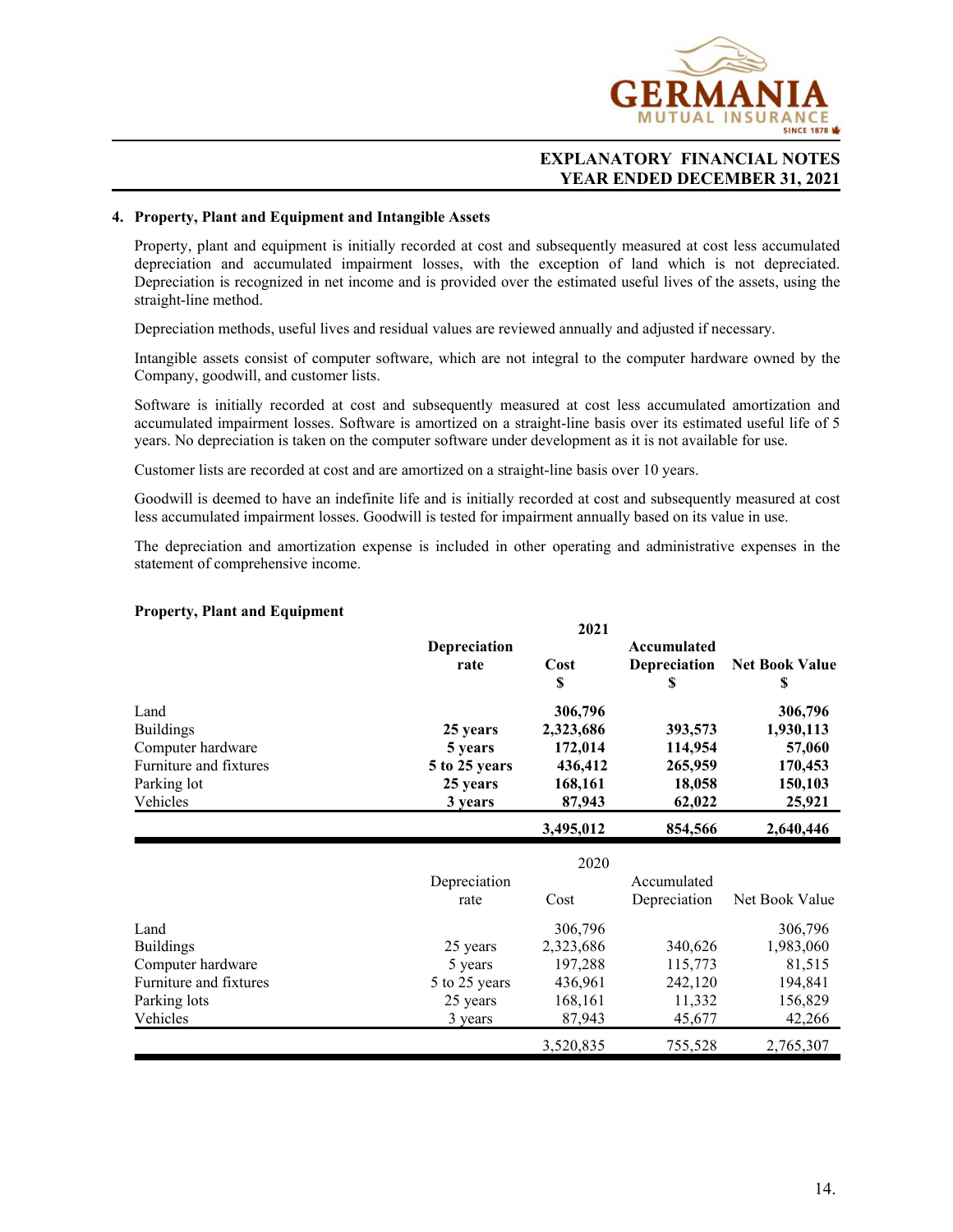

### **4. Property, Plant and Equipment and Intangible Assets (Continued)**

**Intangible assets**

|                                                                   |                      | 2021                          |                                    |                              |
|-------------------------------------------------------------------|----------------------|-------------------------------|------------------------------------|------------------------------|
|                                                                   | Depreciation<br>rate | Cost                          | Accumulated<br><b>Depreciation</b> | <b>Net Book Value</b>        |
| Computer software                                                 | 5 years              | 136,287                       | 114,367                            | 21,920                       |
| Customer lists<br>Goodwill<br>Computer software under development | 10 years             | 238,707<br>221,358<br>489,098 | 223,811                            | 14,896<br>221,358<br>489,098 |
|                                                                   |                      | 1,085,450                     | 338,178                            | 747,272                      |
|                                                                   |                      | 2020                          |                                    |                              |
|                                                                   | Depreciation<br>rate | Cost                          | Accumulated<br>Depreciation        | Net Book Value               |
| Computer software                                                 | 5 years              | 218,867                       | 209,187                            | 9,680                        |
| Customer lists<br>Goodwill                                        | 10 years             | 238,707<br>221,358            | 214,127                            | 24,580<br>221,358            |
|                                                                   |                      | 678,932                       | 423,314                            | 255,618                      |

The unamortized cost of property, plant and equipment and intangible assets available to reduce net income for income tax purposes amounts to approximately \$2,202,000 (\$2,341,000 in 2020).

| <b>5. Insurance Contracts</b> | 2021<br>\$ | 2020<br>\$ |
|-------------------------------|------------|------------|
| <b>Due From Reinsurer</b>     |            |            |
| Balance, beginning of year    | 68,407     | 6,811      |
| Submitted to reinsurer        | 1,693,468  | 275,434    |
| Received from reinsurer       | 1,749,357) | 213,838)   |
| Balance, end of year          | 12,518     | 68,407     |

All of the above amounts are expected to be settled within one year. At year-end, the company reviewed the amounts owing from its reinsurer and determined that no allowance is necessary.

## **Reinsurer's Share of Provision For Unpaid Claims**

| Balance, beginning of year<br>New claims reserve<br>Change in prior years reserve<br>Submitted to reinsurer | 8,001,928<br>5,636,554<br>1,229,146)<br>1,693,468) | 8,050,979<br>463,367<br>236,984)<br>275,434) |
|-------------------------------------------------------------------------------------------------------------|----------------------------------------------------|----------------------------------------------|
| <b>Balance, end of year</b>                                                                                 | 10,715,868                                         | 8,001,928                                    |
| Expected settlement<br>Within one year<br>More than one year                                                | 5,446,038<br>5,269,830                             | NIL<br>8,001,928                             |
|                                                                                                             | 10,715,868                                         | 8,001,928                                    |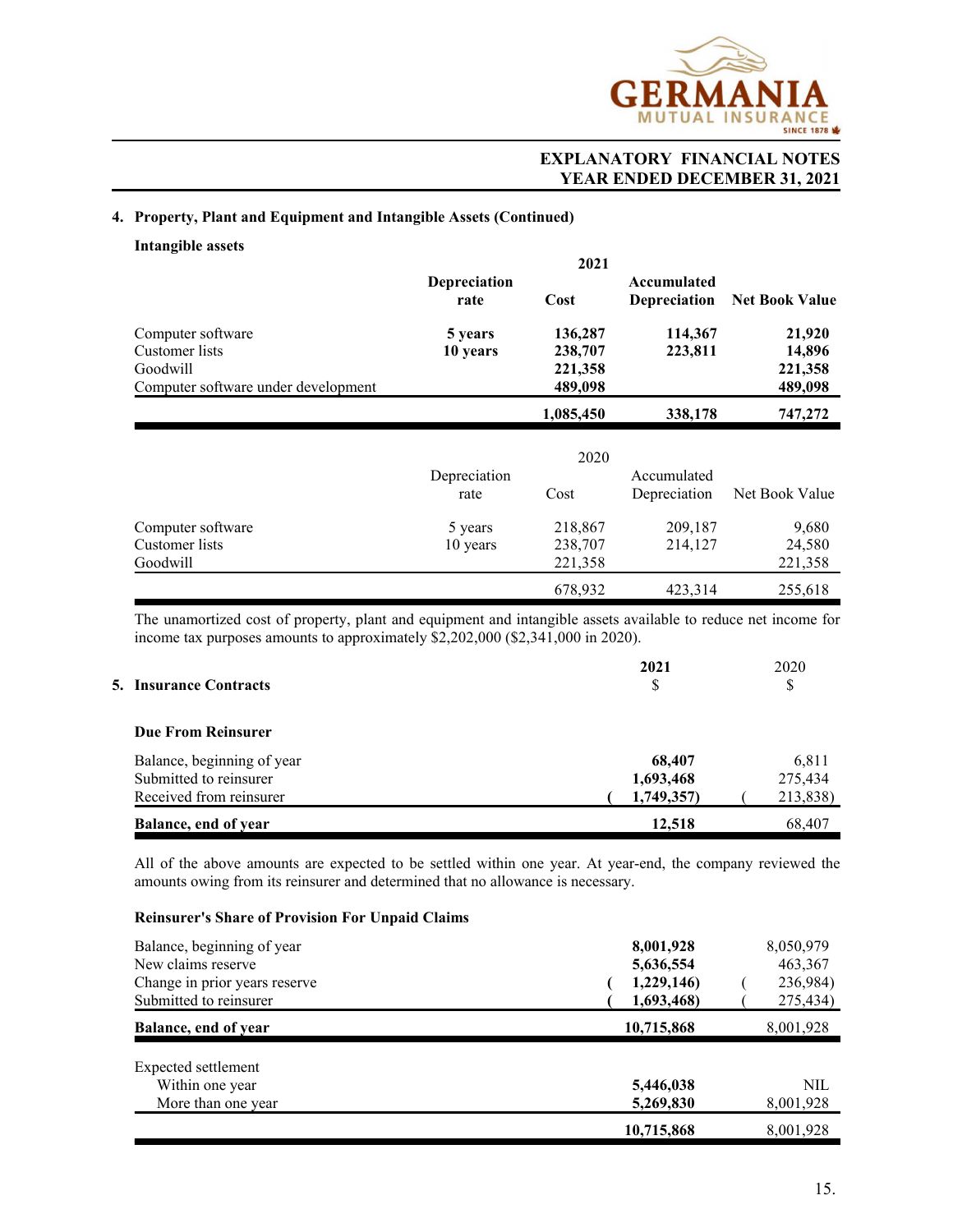

| 5. Insurance Contracts (continued)                                                   | 2021<br>S                            | 2020<br>\$                           |
|--------------------------------------------------------------------------------------|--------------------------------------|--------------------------------------|
| <b>Deferred Policy Acquisition Expenses</b>                                          |                                      |                                      |
| Balance, beginning of year<br>Acquisition costs incurred<br>Expensed during the year | 2,551,706<br>6,225,835<br>6,055,098) | 2,395,241<br>5,650,059<br>5,493,594) |
| Balance, end of year                                                                 | 2,722,443                            | 2,551,706                            |

Deferred policy acquisition expenses will be recognized as an expense within one year.

## **Unearned Premiums (UEP)**

| Balance, beginning of year  | 14, 137, 372 | 13,257,214   |
|-----------------------------|--------------|--------------|
| Premiums written            | 29,830,021   | 27,999,988   |
| Premiums earned during year | 28,962,871)  | 27,119,830)  |
| Balance, end of year        | 15,004,522   | 14, 137, 372 |

## **Insurance Contract and Related Reinsurance Assets**

The following is a summary of the insurance contract provisions and related reinsurance assets.

|                                               | Gross      | Re-insurance | <b>Net</b> |  |
|-----------------------------------------------|------------|--------------|------------|--|
|                                               | \$         | \$           | \$         |  |
| December 31, 2021                             |            |              |            |  |
| Outstanding claims provision                  |            |              |            |  |
| Long settlement term                          | 9,682,910  | 3,019,830    | 6,663,080  |  |
| Short settlement term                         | 11,533,335 | 5,446,038    | 6,087,297  |  |
| Facility Association and other residual pools | 343,204    |              | 343,204    |  |
| Provisions for claims incurred but not        |            |              |            |  |
| reported                                      | 5,000,000  | 2,250,000    | 2,750,000  |  |
| Balance, end of year                          | 26,559,449 | 10,715,868   | 15,843,581 |  |
|                                               |            |              |            |  |
|                                               | Gross      | Re-insurance | Net        |  |
|                                               | \$         | \$           | \$         |  |
| <b>December 31, 2020</b>                      |            |              |            |  |
| Outstanding claims provision                  |            |              |            |  |
| Long settlement term                          | 13,263,280 | 5,751,928    | 7,511,352  |  |
| Short settlement term                         | 2,393,489  |              | 2,393,489  |  |
| Facility Association and other residual pools | 290,584    |              | 290,584    |  |
| Provisions for claims incurred but not        |            |              |            |  |
| reported                                      | 5,000,000  | 2,250,000    | 2,750,000  |  |
| Balance, end of year                          | 20,947,353 | 8,001,928    | 12,945,425 |  |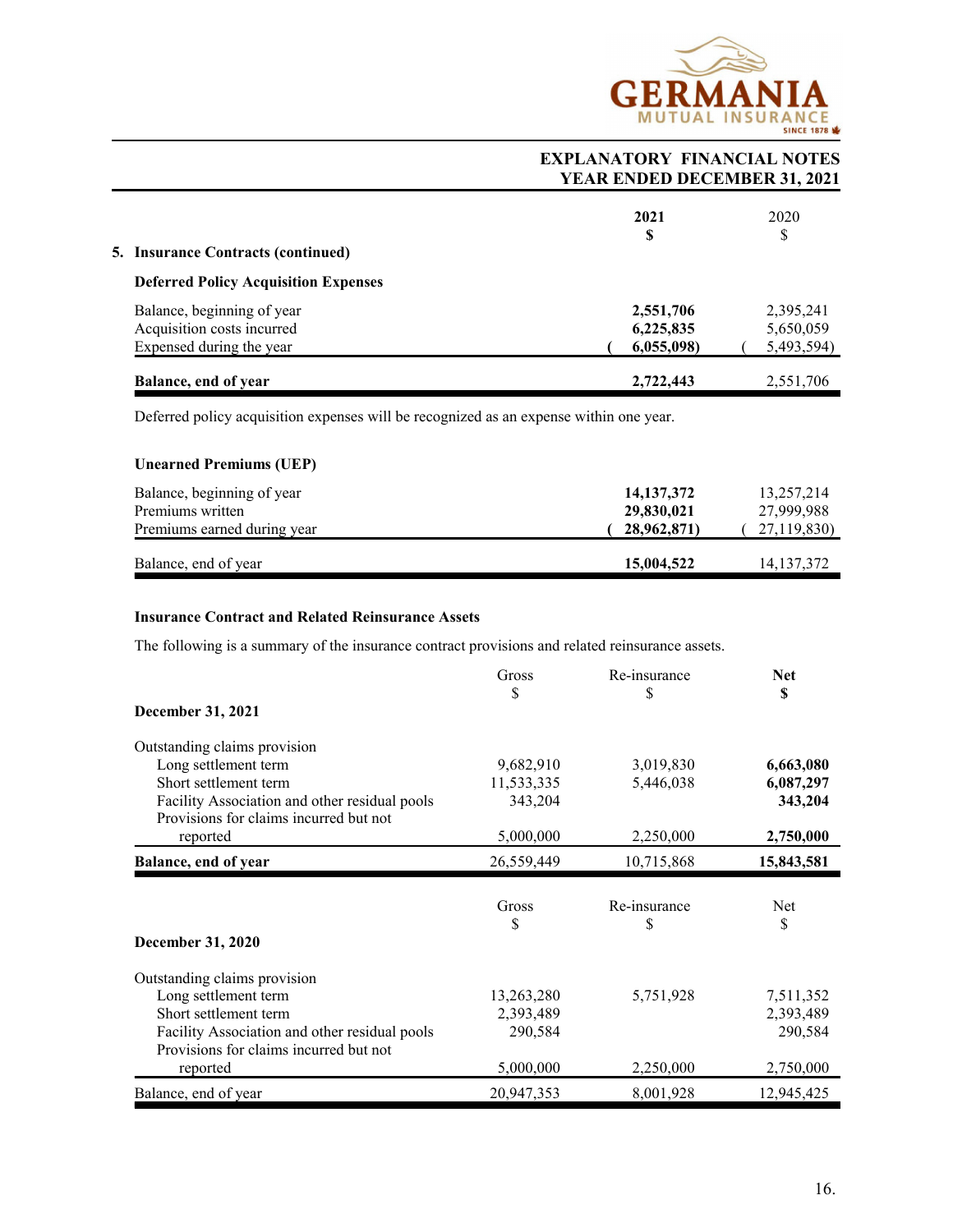

### **5. Insurance Contracts (Continued)**

### **Comments and Assumptions For Specific Claims Categories**

The ultimate cost of long settlement general liability claims are difficult to predict for several reasons. Claims may not be reported until a number of years after a policy expires. Changes in the legal environment have created further complications. Court decisions and federal and provincial legislation may dramatically increase the liability between the time a policy is written and associated claims are ultimately resolved. For example, liability for exposure to toxic substances and environmental impairment, which did not appear likely or even exist when the policies were written, has been imposed by legislators and judicial interpretation. Tort liability has been expanded by some jurisdictions to cover defective workmanship. Provisions for such difficult-to-estimate liabilities are established by examining the facts of tendered claims and adjusted in the aggregate for ultimate loss expectations based upon historical experience patterns and current socioeconomic trends.

The Company must participate in industry automobile residual pools of business, and recognizes a share of this business based on its automobile market share. The Company records its share of the liabilities provided by the actuaries of the pools.

### **Claims and Adjustment Expenses**

Changes in claim liabilities recorded in the statement of financial position for the years ended December 31, 2021 and 2020 and their impact on claims and adjustment expenses:

|                               | 2021<br>S  | 2020<br>\$. |
|-------------------------------|------------|-------------|
| Balance, beginning of year    | 12,945,425 | 12,736,714  |
| New claims reserve            | 13,531,086 | 12,683,545  |
| Change in prior years reserve | 1,268,019  | 2,345,613)  |
| Paid claims                   |            |             |
| Current year                  | 7,951,316) | 6,777,544)  |
| Prior years                   | 3,949,633) | 3,351,677)  |
| Balance, end of year          | 15,843,581 | 12,945,425  |
| Expected settlement           |            |             |
| Within one year               | 6,087,196  | 2,393,489   |
| More than one year            | 9,756,385  | 10,551,936  |
|                               | 15,843,581 | 12,945,425  |

The change in estimate of losses occurring in prior years is due to changes arising from new information received.

## **Claim Development**

The estimation of claim development involves assessing the future behaviour of claims, taking into consideration the consistency of the Company's claim handling procedures, the amount of information available, the characteristics of the line of business from which the claim arises and historical delays in reporting claims. In general, the longer the term required for the settlement of a group of claims the more variable the estimates. Short-term settlement claims are those which are expected to be substantially paid within a year of being reported.

The tables that follow present the development of claims payments and the estimated ultimate cost of claims for the claim years 2012 to 2021. The upper half of the tables show the cumulative amounts paid or estimated to be paid during successive years related to each claim year. The original estimates will be increased or decreased, as more information becomes known about the original claims and overall claim frequency and severity.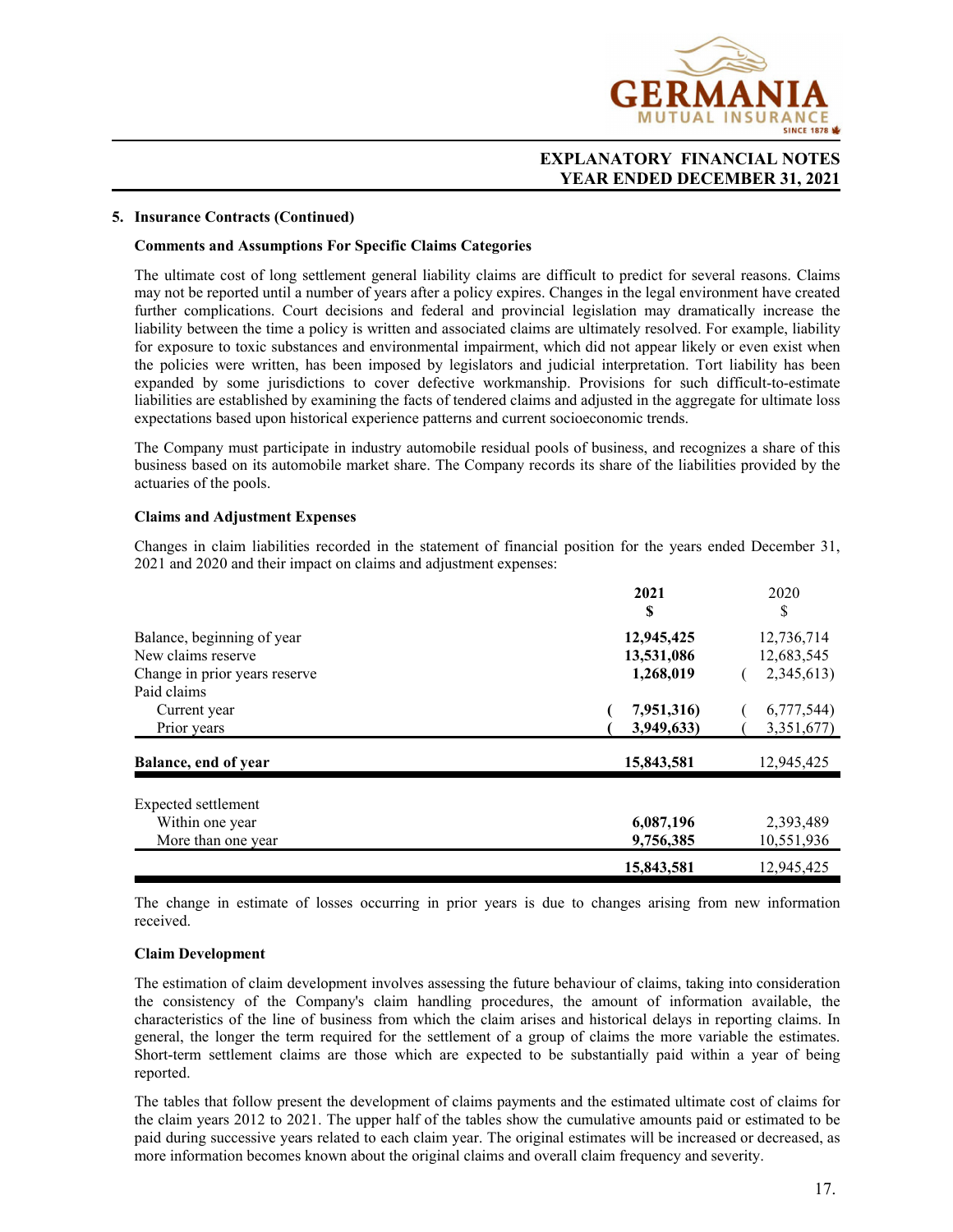

| Gross estimate of<br>cumulative claims cost<br>At the end year<br>10,135,715<br>9,826,191<br>10,612,873<br>13,192,724<br>22,073,395<br>15,667,905<br>14,540,849<br>13,698,448<br>14,101,995<br>of claim<br>9,272,014<br>13,317,592<br>12,722,962<br>One year later<br>8,934,023<br>8,591,477<br>12,498,710<br>19,643,259<br>13,856,510<br>13,725,259<br>Two years later<br>8,208,735<br>8,224,196<br>8,301,790<br>11,495,722<br>13,731,855<br>11,846,707<br>18,365,631<br>14,224,115<br>Three years later<br>7,652,566<br>7,587,017<br>7,743,096<br>10,895,546<br>13,297,327<br>11,265,519<br>18,069,800<br>Four years later<br>7,788,558<br>7,570,322<br>7,650,807<br>13,018,306<br>10,819,054<br>11,439,530<br>Five years later<br>7,715,038<br>7,495,755<br>7,667,784<br>10,746,182<br>12,962,918<br>Six years later<br>7,693,279<br>7,495,755<br>7,669,784<br>9,991,205<br>7,693,279<br>Seven years later<br>7,495,755<br>7,621,030<br>Eight years later<br>7,690,340<br>7,495,755<br>Nine years later<br>7,690,340<br>Current estimate of |
|------------------------------------------------------------------------------------------------------------------------------------------------------------------------------------------------------------------------------------------------------------------------------------------------------------------------------------------------------------------------------------------------------------------------------------------------------------------------------------------------------------------------------------------------------------------------------------------------------------------------------------------------------------------------------------------------------------------------------------------------------------------------------------------------------------------------------------------------------------------------------------------------------------------------------------------------------------------------------------------------------------------------------------------------|
|                                                                                                                                                                                                                                                                                                                                                                                                                                                                                                                                                                                                                                                                                                                                                                                                                                                                                                                                                                                                                                                |
|                                                                                                                                                                                                                                                                                                                                                                                                                                                                                                                                                                                                                                                                                                                                                                                                                                                                                                                                                                                                                                                |
| 7,690,340<br>7,495,755<br>7,621,030<br>9,991,205<br>12,962,918<br>11,439,530<br>18,069,800<br>14,224,115<br>13,725,259<br>cumulative claims cost<br>12,889,415<br>Cumulative payments<br>7,690,340<br>7,495,755<br>7,087,760<br>9,974,150<br>9,961,060<br>17,252,690<br>10,443,020<br>9,618,404<br>Outstanding claims<br>533,270<br>17,055<br>73,503<br>1,478,470<br>3,781,095<br>817,110<br>4,106,855                                                                                                                                                                                                                                                                                                                                                                                                                                                                                                                                                                                                                                         |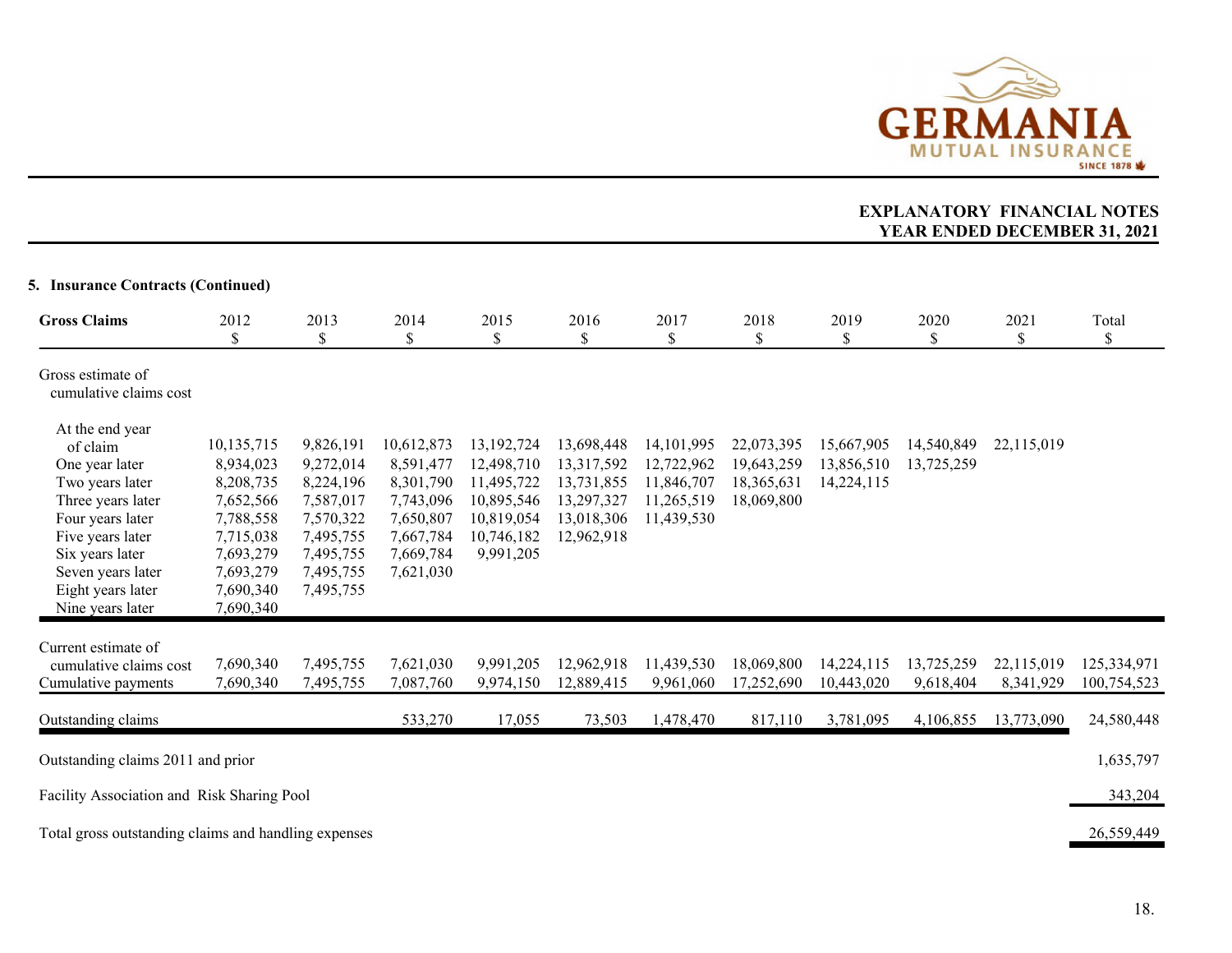

| <b>Net Claims</b>                                                                                                                                                                                              | 2012<br>\$                                                                                                                     | 2013<br>\$                                                                                                        | 2014<br>\$                                                                                           | 2015<br>\$                                                                                 | 2016<br>\$                                                                       | 2017<br>\$                                                         | 2018<br>\$                                           | 2019<br>\$                             | 2020<br>\$               | 2021<br>\$              | Total<br>\$               |
|----------------------------------------------------------------------------------------------------------------------------------------------------------------------------------------------------------------|--------------------------------------------------------------------------------------------------------------------------------|-------------------------------------------------------------------------------------------------------------------|------------------------------------------------------------------------------------------------------|--------------------------------------------------------------------------------------------|----------------------------------------------------------------------------------|--------------------------------------------------------------------|------------------------------------------------------|----------------------------------------|--------------------------|-------------------------|---------------------------|
| Net estimate of<br>cumulative claims cost                                                                                                                                                                      |                                                                                                                                |                                                                                                                   |                                                                                                      |                                                                                            |                                                                                  |                                                                    |                                                      |                                        |                          |                         |                           |
| At the end year of<br>claim<br>One year later<br>Two years later<br>Three years later<br>Four years later<br>Five years later<br>Six years later<br>Seven years later<br>Eight years later<br>Nine years later | 8,179,796<br>7,201,201<br>6,770,914<br>6,404,815<br>6,528,901<br>6,417,509<br>6,395,749<br>6,395,749<br>6,392,810<br>6,392,810 | 8,341,540<br>8,140,168<br>7,569,550<br>7,157,371<br>7,130,863<br>7,037,338<br>7,037,338<br>7,037,338<br>7,037,338 | 9,130,071<br>7,905,343<br>7,801,490<br>7,467,797<br>7,375,507<br>7,365,117<br>7,365,117<br>7,316,364 | 11,000,294<br>10,779,472<br>10,226,484<br>9,640,087<br>9,597,318<br>9,524,446<br>9,524,446 | 11,435,751<br>11,254,852<br>10,919,376<br>10,810,559<br>10,600,331<br>10,570,664 | 12,153,442<br>11,953,729<br>11,496,707<br>11,140,519<br>11,207,470 | 14,218,253<br>13,738,446<br>13,047,176<br>12,885,619 | 13,691,264<br>12,668,203<br>12,851,249 | 12,683,545<br>12,291,545 | 15,128,465              |                           |
| Current estimate of<br>cumulative claims cost<br>Cumulative payments                                                                                                                                           | 6,392,810<br>6,392,810                                                                                                         | 7,037,338<br>7,037,338                                                                                            | 7,316,364<br>7,074,631                                                                               | 9,524,446<br>9,507,391                                                                     | 10,570,664<br>10,502,161                                                         | 11,207,470<br>9,961,061                                            | 12,885,619<br>12,163,097                             | 12,851,249<br>9,929,712                | 12,291,545<br>9,186,076  | 15,128,465<br>7,951,316 | 105,205,970<br>89,705,593 |
| Outstanding claims                                                                                                                                                                                             |                                                                                                                                |                                                                                                                   | 241,733                                                                                              | 17,055                                                                                     | 68,503                                                                           | 1,246,409                                                          | 722,522                                              | 2,921,537                              | 3,105,469                | 7,177,149               | 15,500,377                |
| Outstanding claims 2011 and prior                                                                                                                                                                              |                                                                                                                                |                                                                                                                   |                                                                                                      |                                                                                            |                                                                                  |                                                                    |                                                      |                                        |                          |                         | $\text{NIL}$              |
| Facility Association and Risk Sharing Pool                                                                                                                                                                     |                                                                                                                                |                                                                                                                   |                                                                                                      |                                                                                            |                                                                                  |                                                                    |                                                      |                                        |                          |                         | 343,204                   |
| Total net outstanding claims and claims handling expenses                                                                                                                                                      |                                                                                                                                |                                                                                                                   |                                                                                                      |                                                                                            |                                                                                  |                                                                    |                                                      |                                        |                          |                         | 15,843,581                |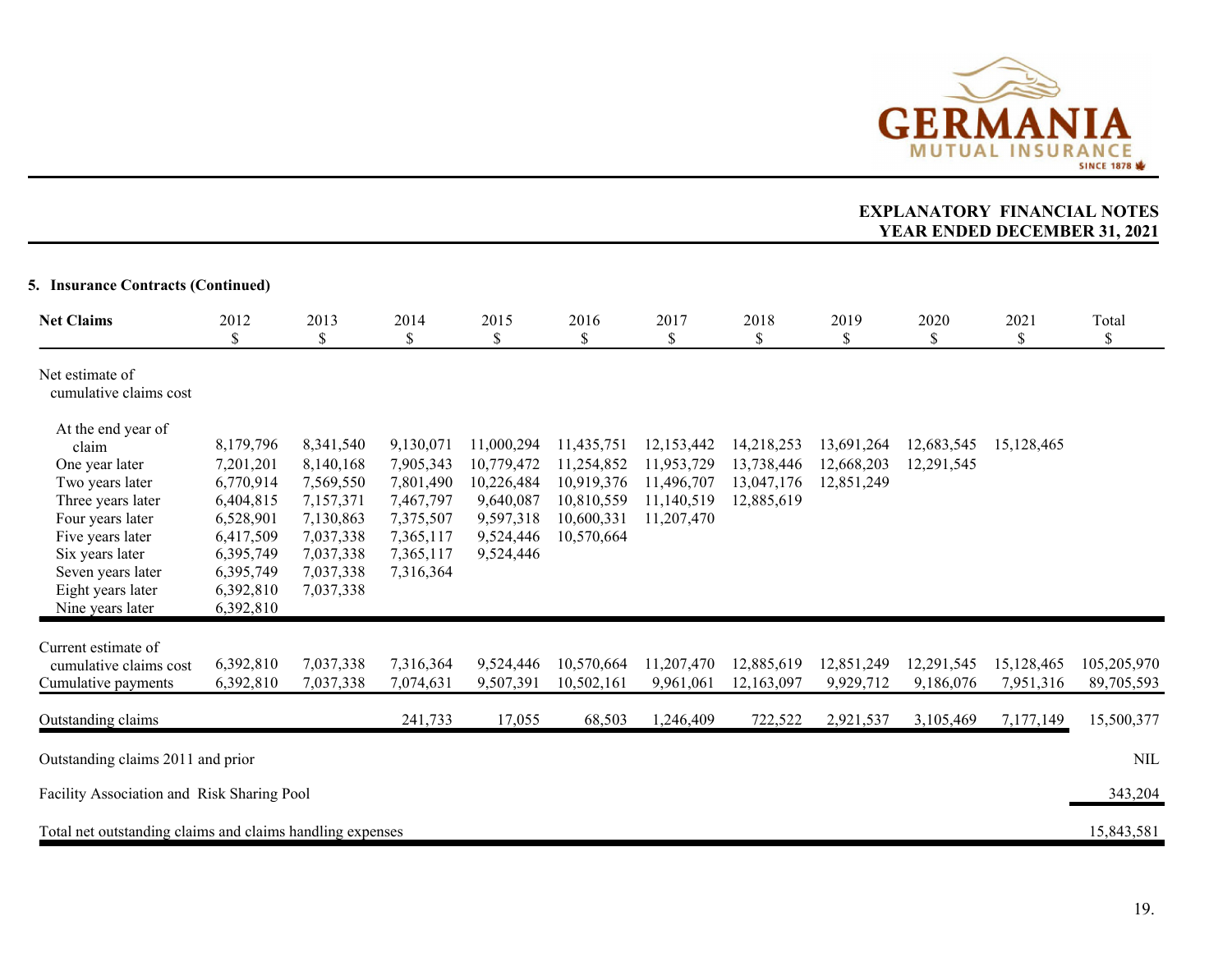

### **6. Pension Plan**

The Company makes contributions on behalf of its employees to "The Retirement Annuity Plan for Employees of the Ontario Mutual Insurance Association and Member Companies", which is a defined benefit multi-employer pension plan.

The Company makes contributions to the plan on behalf of its employees. The plan is a money purchase plan, with a defined benefit option at retirement available to some employees, which specifies the amount of the retirement benefit to be received by the employees based on length of service and rates of pay.

The amount contributed to the plan for 2021 was \$125,040 (\$118,823 in 2020). The contributions were made for current service and these have been recognized in comprehensive income. These contributions amount to 2.19% (2.41% in 2020) of the total contributions made to the plan by all participating entities during the current fiscal year.

Expected contributions to the plan for the next annual reporting period amount to \$109,525, which is based on payments made to the multi-employer plan during the current fiscal year.

An actuarial valuation of the Pension Plan as of December 31, 2019 showed a going-concern surplus position. The next actuarial valuation to be filed under the Pension Benefit Act will be as of December 31, 2022.

Due to the complexity of the valuation and its long-term nature, the funding valuation is highly sensitive to changes in the assumptions, which are reviewed at each reporting date. The COVID-19 pandemic has created additional uncertainty which could impact the assumptions going forward. This uncertainty could create volatility in the funding status of the plan.

The defined benefit pension plan has been closed to future eligible employees effective July 1, 2013. The Company and all current employees who are accruing benefits under the defined benefit plan will continue to contribute to the defined benefit plan according to the existing terms of the agreement. New and future eligible employees will become part of the defined contribution plan. The amount contributed to the defined contribution plan for 2021 was \$66,291 (\$44,781 in 2020). The contributions were made for current service, and these have been recognized in comprehensive income.

## **7. Income Taxes**

Reasons for the difference between tax expense for the year and the expected income taxes based on the statutory tax rate of 26.5% (26.5% in 2020) are as follows: **2021** 2020

|                                                            | \$      | \$          |
|------------------------------------------------------------|---------|-------------|
| Comprehensive income before income taxes                   | 871,687 | 5, 363, 356 |
| Expected taxes based on the statutory rate of 26.5%        |         |             |
| $(26.5\% \text{ in } 2020)$                                | 230,997 | 1,421,289   |
| Difference between depreciation and capital cost allowance | 4,388)  | 419         |
| Canadian dividend income not subject to tax                | 33,782) | 26,817)     |
| Non-taxable gains                                          |         | 504)        |
| Claims reserves timing differences                         | 37,005  | 9,235)      |
| Over provision in prior years                              | 9,608)  | 12,630)     |
| Other permanent differences                                | 2,430   | 5,080       |
| Other temporary differences                                |         | 1,992)      |
| Total income tax expense                                   | 222,654 | 1,375,610   |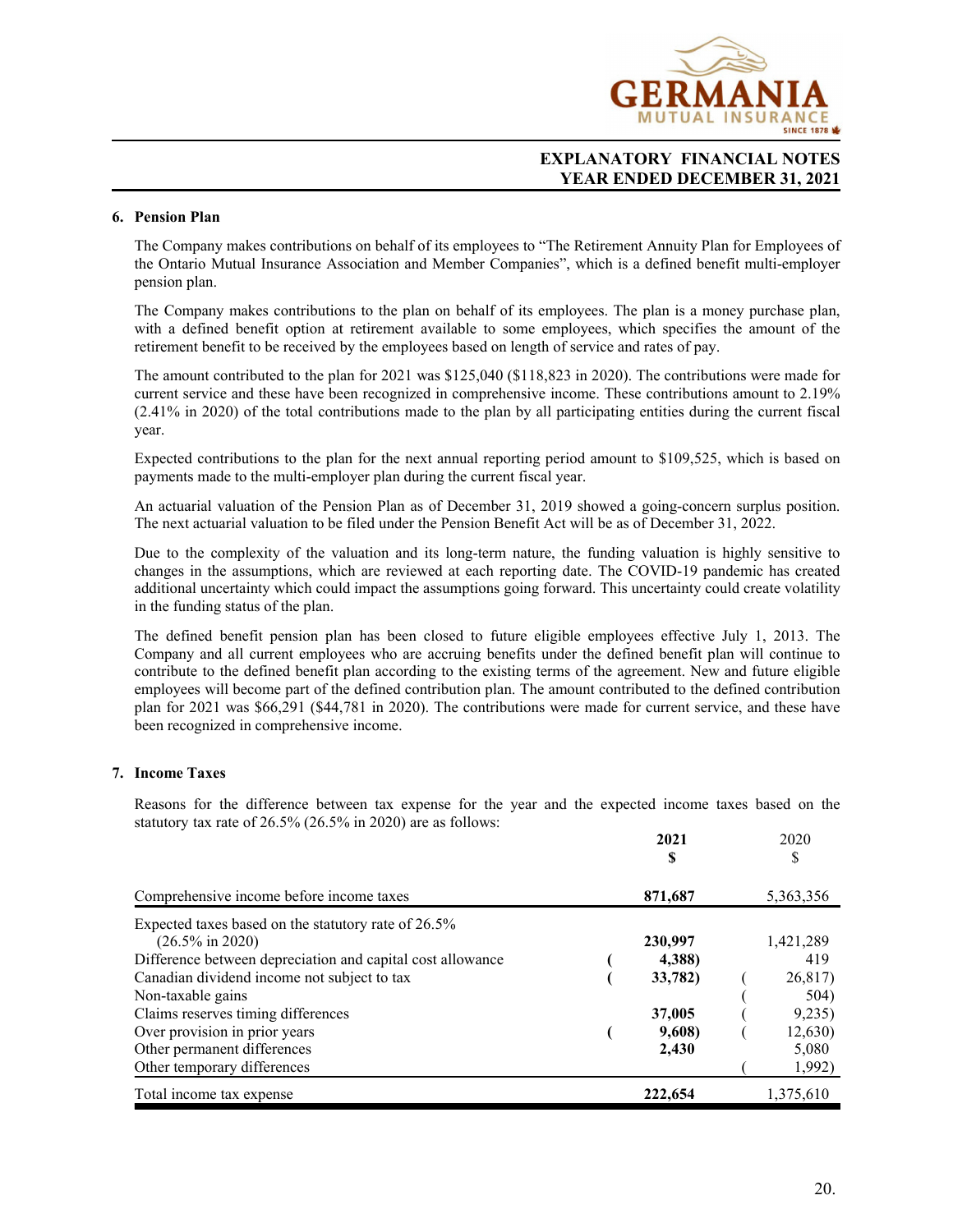

|                                                                                                                                                                                                                                                                                                                      | 2021<br>\$                                                                                                                                 |   | 2020<br>\$                                                                                                                                 |
|----------------------------------------------------------------------------------------------------------------------------------------------------------------------------------------------------------------------------------------------------------------------------------------------------------------------|--------------------------------------------------------------------------------------------------------------------------------------------|---|--------------------------------------------------------------------------------------------------------------------------------------------|
| 8. Fees, Commissions and Other Acquisition Expenses                                                                                                                                                                                                                                                                  |                                                                                                                                            |   |                                                                                                                                            |
| Commissions<br>Premium taxes                                                                                                                                                                                                                                                                                         | 5,939,940<br>90,747                                                                                                                        |   | 5,409,963<br>83,631                                                                                                                        |
|                                                                                                                                                                                                                                                                                                                      | 6,030,687                                                                                                                                  |   | 5,493,594                                                                                                                                  |
| 9. Other Operating and Administrative Expenses                                                                                                                                                                                                                                                                       |                                                                                                                                            |   |                                                                                                                                            |
| Salaries, benefits and directors fees<br>Computer services<br>Employee benefits<br>Association fees and dues<br>Inspection of risks and fire prevention<br>Postage and telephone<br>Advertising<br>Printing. stationary and office<br>Occupancy cost<br>Professional fees<br>Travel<br>Depreciation and amortization | 1,527,831<br>662,186<br>358,496<br>257,782<br>119,358<br>115,832<br>96,025<br>90,244<br>60,285<br>46,285<br>41,470<br>169,871<br>3,545,665 |   | 1,507,672<br>528,543<br>316,822<br>264,373<br>73,563<br>68,468<br>159,514<br>124,798<br>29,911<br>47,256<br>53,335<br>169,383<br>3,343,638 |
| 10. Salaries, Benefits and Directors Fees<br>Underwriter salaries and benefits                                                                                                                                                                                                                                       | 772,640                                                                                                                                    |   | 896,334                                                                                                                                    |
| Other salaries, benefits and directors fees                                                                                                                                                                                                                                                                          | 1,113,687                                                                                                                                  |   | 928,160                                                                                                                                    |
| Included in claims expenses were salary and benefit costs of \$612,161 (\$587,512 in 2020).<br>11. Investment Income                                                                                                                                                                                                 | 1,886,327                                                                                                                                  |   | 1,824,494                                                                                                                                  |
|                                                                                                                                                                                                                                                                                                                      |                                                                                                                                            |   |                                                                                                                                            |
| Interest income<br>Dividend and other income                                                                                                                                                                                                                                                                         | 830,988<br>136,219                                                                                                                         |   | 754,842<br>144,736                                                                                                                         |
| Realized gains on disposal of investments                                                                                                                                                                                                                                                                            | 834,127                                                                                                                                    |   | 156,432                                                                                                                                    |
| Investment expenses                                                                                                                                                                                                                                                                                                  | 178,863)                                                                                                                                   | € | 177,280)                                                                                                                                   |
| Increase (decrease) in market value of investments                                                                                                                                                                                                                                                                   | 85,287)                                                                                                                                    |   | 1,364,231                                                                                                                                  |
|                                                                                                                                                                                                                                                                                                                      | 1,537,184                                                                                                                                  |   | 2,242,961                                                                                                                                  |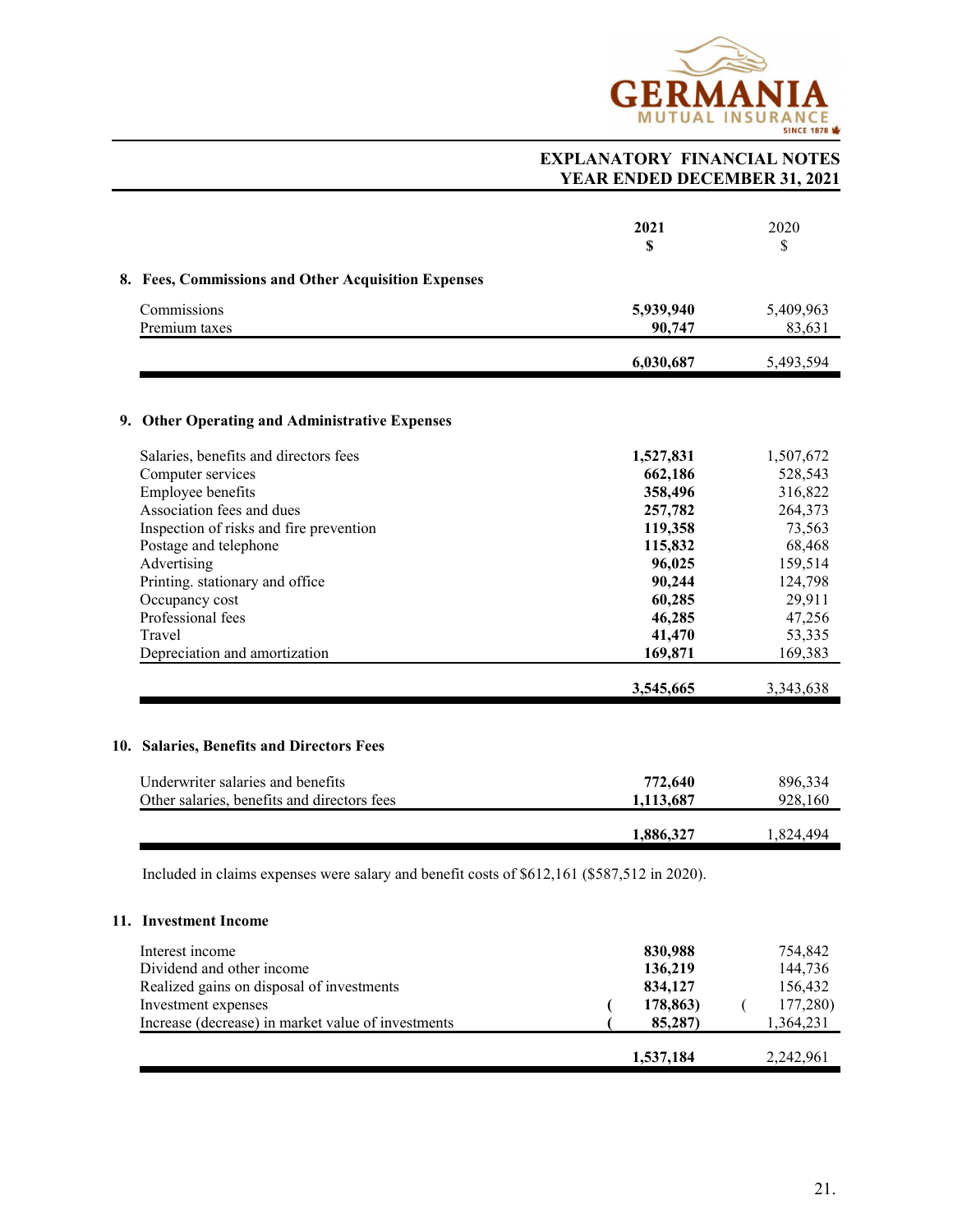

### **12. Related Party Transactions**

The Company entered into the following transactions with key management personnel, which are defined by IAS 24, Related Party Disclosures, as those persons having authority and responsibility for planning, directing and controlling the activities of the Company, including directors and management:

|                                                  | 2021<br>\$ | 2020<br>S  |
|--------------------------------------------------|------------|------------|
| Compensation                                     |            |            |
| Salaries, benefits and director's fees           | 605,752    | 555,100    |
| Total pension and other post-employment benefits | 83,244     | 78,802     |
|                                                  | 688,996    | 633,902    |
| Premiums                                         | 55,382     | 57,028     |
|                                                  |            |            |
| Claims paid                                      | 11,361     | <b>NIL</b> |

Amounts owing to and from key management personnel at December 31, 2021 are \$NIL (\$33,175 in 2020) and \$12,306 (\$14,730 in 2020) respectively. The amounts are included in due from policyholders and accounts payable and accrued liabilities on the statement of financial position.

### **13. Capital Management**

The Company's objectives with respect to capital management are to maintain a capital base that is structured to exceed regulatory requirements and to best utilize capital allocations.

The regulators measure the financial strength of property and casualty insurers using a minimum capital test (MCT). The regulators generally expect property and casualty companies to comply with capital adequacy requirements. This test compares a Company's capital against the risk profile of the organization. The risk-based capital adequacy framework assesses the risk of assets, policy liabilities and other exposures by applying various factors that are dependant on the risks associated with the Company assets. Additionally, an interest rate risk margin is included in the MCT by assessing the sensitivity of the company's interest sensitive assets and liabilities to changes in interest rates. The regulator indicates that the Company should produce a minimum MCT of 150%. During the year, the Company has consistently exceeded this minimum. The regulator has the authority to request more extensive reporting and can place restrictions on the Company's operations if the Company falls below this requirement and if deemed necessary

For the purpose of capital management, the Company has defined capital as policyholders' equity.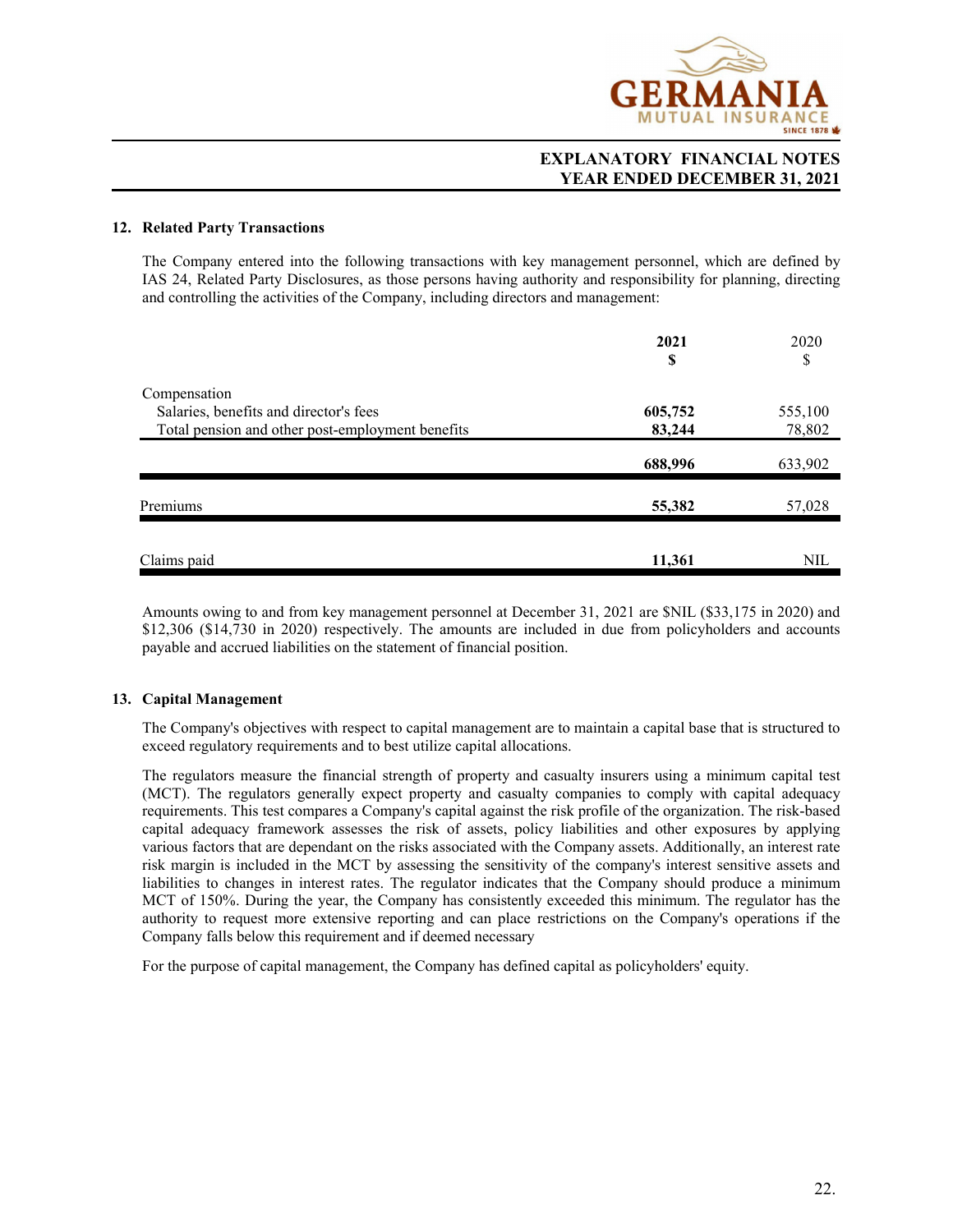

#### **14. Financial Instrument and Insurance Risk Management**

#### **Insurance risk management**

The principal risk the Company faces under insurance contracts is that the actual claims and benefit payments or the timing thereof, differ from expectations. This is influenced by the frequency of claims, severity of claims, actual benefits paid and subsequent development of long-term claims. Therefore, the objective of the Company is to ensure that sufficient reserves are available to cover these liabilities.

The above risk exposure is mitigated by diversification across a large portfolio of insurance. The variability of risks is also improved by careful selection and implementation of underwriting strategy guidelines, as well as the use of reinsurance arrangements.

The Company purchases reinsurance as part of its risk mitigation program. Retention limits for the excess-ofloss reinsurance vary by product line.

Amounts recoverable from reinsurer are estimated in a manner consistent with the outstanding claims provision and are in accordance with the reinsurance contracts. Although the Company has reinsurance arrangements, it is not relieved of its direct obligations to its policyholders and thus a credit exposure exists with respect to ceded insurance, to the extent that any reinsurer is unable to meet its obligations assumed under such reinsurance agreements.

The Company writes insurance primarily over a twelve month duration. The most significant risks arise through high severity, low frequency events such as natural disasters or catastrophes. A concentration of risk may arise from insurance contracts issued in a specific geographic location since all insurance contracts are written in Ontario.

The Company manages this risk via its underwriting and reinsurance strategy within an overall risk management framework. Exposures are limited by having documented underwriting limits and criteria. Pricing of property and liability policies are based on assumptions in regard to trends and past experience, in an attempt to correctly match policy revenue with exposed risk. Automobile premiums are subject to approval by the Financial Services Regulatory Authority of Ontario and therefore may result in a delay in adjusting the pricing to exposed risk. Reinsurance is purchased to mitigate the effect of the potential loss to the Company.

The Company follows a policy of underwriting and reinsuring contracts of insurance which, in the main, limit the liability of the Company to an amount on any one claim of \$500,000 in the event of a property claim, an amount of \$500,000 in the event of an automobile claim and \$500,000 in the event of a liability claim. The Company also obtained reinsurance, which limits the Company's liability to \$1,500,000 in the event of a series of claims arising out of a single occurrence. In addition, the Company has obtained stop loss reinsurance which limits the liability of all claims in a specific year to 80% of net earned premiums.

The Company is exposed to a pricing risk to the extent that unearned premiums are insufficient to meet the related future policy costs. Evaluation is performed regularly to estimate future claims costs, related expenses and expected profit in relation to unearned premiums. There was no premium deficiency at December 31, 2021 or 2020.

The risks associated with insurance contracts are complex and subject to a number of variables which complicate quantitative sensitivity analysis. The Company uses various techniques based on past claims development experience to quantify these sensitivities. This includes indicators such as average claim cost, amount of claims occurrence, expected loss ratios and claims development as described in note 5.

In relation to COVID-19, the Company applied judgement and actuarial standards to determine its unpaid claims, using different scenarios and assumptions based on the information currently available.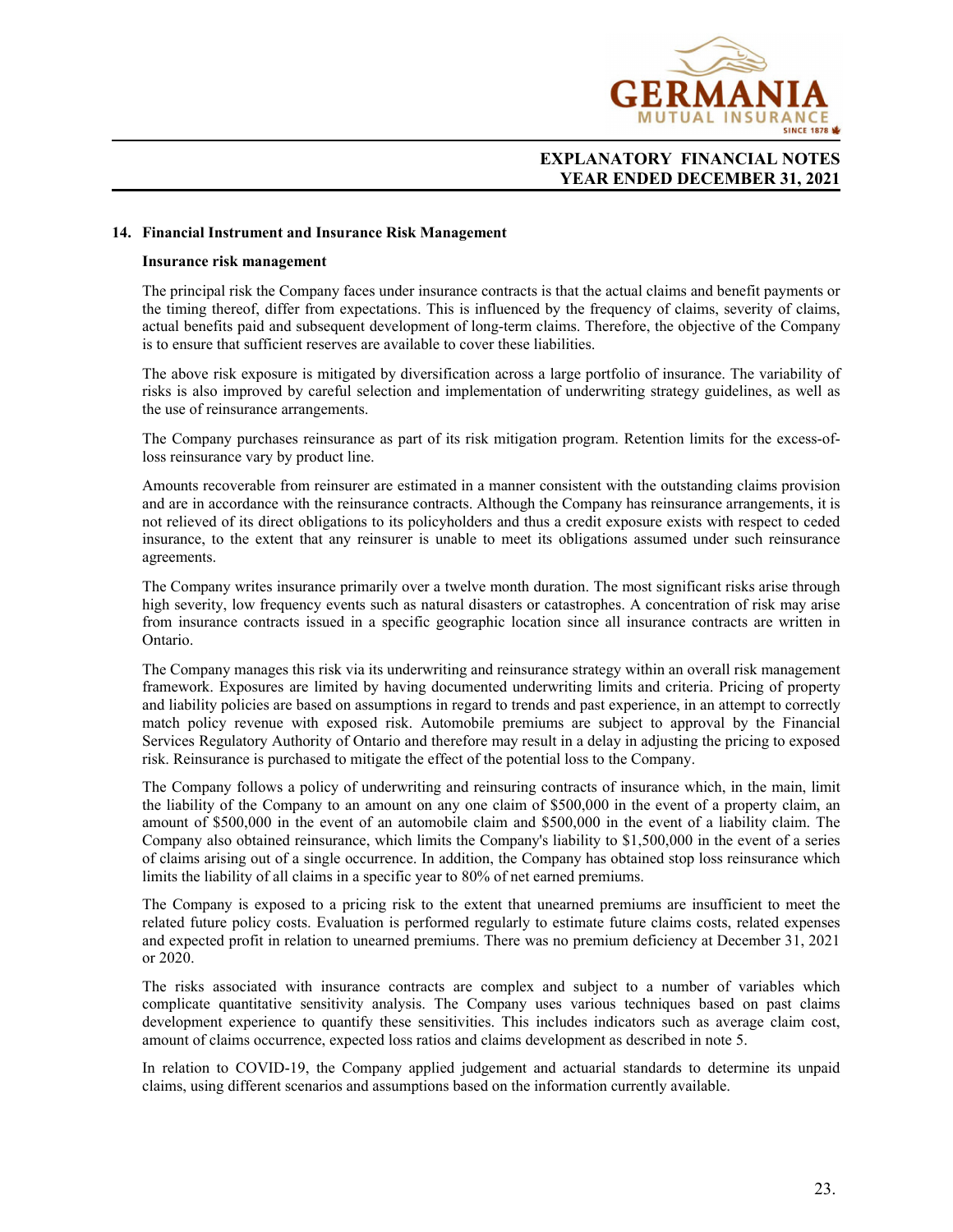

#### **14. Financial Instrument and Insurance Risk Management (Continued)**

#### **Insurance risk management (continued)**

The table below sets out the concentration of unpaid claims and adjustment expenses by class of insurance:

|            |               | December 31, 2021 |               | December 31, 2020 |             |            |  |
|------------|---------------|-------------------|---------------|-------------------|-------------|------------|--|
|            | <b>Gross</b>  | Reinsurance       |               | <b>Gross</b>      | Reinsurance | <b>Net</b> |  |
|            | <b>Claims</b> | of Claims         | <b>Claims</b> | Claims            | of Claims   | Claims     |  |
|            | S             | S                 | S             |                   |             | \$         |  |
| Property   | 10,701,146    | 5,338,977         | 5,362,169     | 4,661,941         | 1,285,402   | 3,376,539  |  |
| Automobile | 12,740,219    | 4,246,891         | 8,493,328     | 12,746,769        | 5,558,526   | 7,188,243  |  |
| Liability  | 3,118,084     | 1,130,000         | 1,988,084     | 3,538,643         | 1,158,000   | 2,380,643  |  |
|            | 26,559,449    | 10,715,868        | 15,843,581    | 20,947,353        | 8,001,928   | 12,945,425 |  |

Results of sensitivity testing based on expected loss ratios are as follows, shown gross and net of reinsurance as impact on pre-tax income:

|                               | Property claims |            | Auto claims |             | Liability claims |          |  |
|-------------------------------|-----------------|------------|-------------|-------------|------------------|----------|--|
|                               | 2021            | 2020       | 2021        | 2020        | 2021             | 2020     |  |
|                               | \$              | \$         | S           | \$          | \$               | \$       |  |
| 5% increase in<br>loss ratios |                 |            |             |             |                  |          |  |
| Gross                         | 898,063) (      | 829,008) ( | 389,895) (  | $375,606$ ( | $174,109$ (      | 165,188) |  |
| <b>Net</b>                    | $653,082)$ (    | 787,639) ( | $433,570$ ( | $406,363$ ( | $154,678$ (      | 165,188) |  |
| 5% decrease in<br>loss ratios |                 |            |             |             |                  |          |  |
| Gross                         | 898,063         | 829,008    | 389,895     | 375,606     | 174,109          | 165,188  |  |
| Net                           | 653,082         | 787,639    | 433,570     | 406,363     | 154,678          | 165,188  |  |
|                               |                 |            |             |             |                  |          |  |

There have been no significant changes from the previous year in the exposure to risk or policies, procedures and methods used to measure the risk.

### **Credit risk**

Credit risk is the risk of financial loss to the Company if a debtor fails to make payments of interest and principal when due. The Company is exposed to this risk relating to its debt holdings in its investment portfolio and the reliance on the reinsurer to make payment when certain loss conditions are met.

The Company's investment policy puts limits on the bond portfolio including portfolio composition limits, issuer type limits, bond quality limits, aggregate issuer limits, corporate sector limits, and general guidelines for geographic exposure. The bond portfolio remains very high quality with 93% (93% in 2020) of the bonds rated A or better. The Company's investment policy limits investment in government bonds of the various ratings to 20% to 90% and investments in corporate bonds to 5% to 75% of the Company's fixed income investments. Fixed income investments are to comprise 70% to 100% of the Company's total investment portfolio. Funds should be invested in bonds and debentures of Federal, Provincial or Municipal Governments and corporations rated BBB or better. BBB rated bonds are limited to a maximum of 20% of the fund. Investments in any one single issuer are not to exceed 15% of the fixed income portfolio for AAA/AA/A rated bonds and 10% for BBB rated bonds. These limits do not apply to all Federal bonds or Provincial bonds with a A- rating or higher. All fixed income portfolios are measured for performance on a quarterly basis and monitored by management on a monthly basis.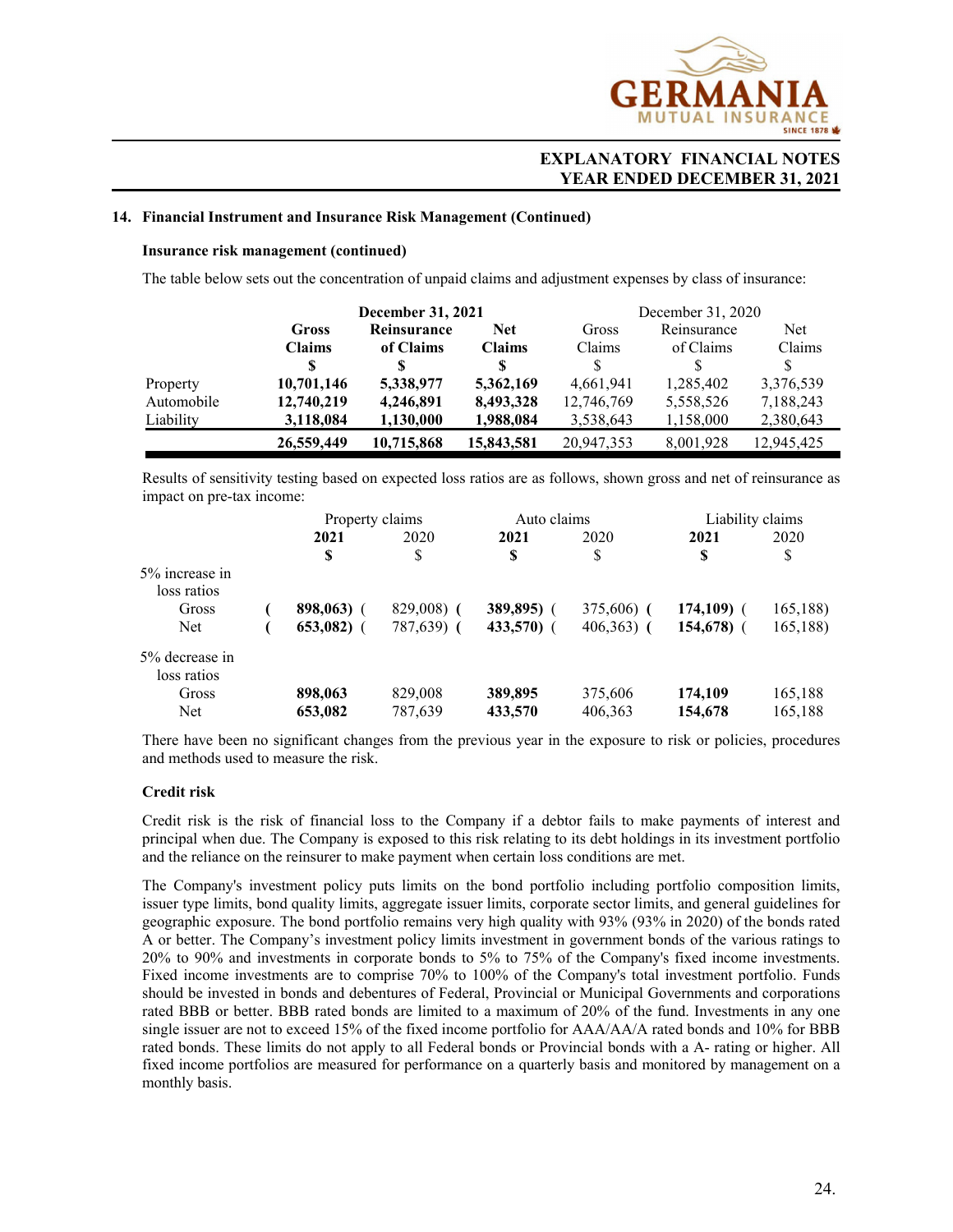

#### **14. Financial Instrument and Insurance Risk Management (Continued)**

#### **Credit risk (continued)**

Due to the impact of COVID-19, bond yields have significantly decreased in the current year. The Company continues to monitor investments for credit ratings to ensure investments are made in bonds rated A or better.

Reinsurance is placed with Farm Mutual Re, a Canadian registered reinsurer. Management monitors the creditworthiness of Farm Mutual Re by reviewing their annual financial statements and through ongoing communications. Reinsurance treaties are reviewed annually by management and the Board prior to renewal of the reinsurance contract.

Amounts receivable are short-term in nature consisting of a large number of policyholders, and are not subject to material credit risk. The Company applied judgment in its evaluation of the provision to consider flexible payment options provided, as well as experience during the COVID-19 crisis and in past economic downturns. Regular review of outstanding receivables is performed to ensure credit worthiness.

The carrying amount of the Company's financial instruments best represents the maximum exposure to credit risk.

There have been no significant changes from the previous period in the exposure to risk or policies, procedures and methods used to measure the risk.

### **Market risk**

Market risk is the risk that the fair value or future cash flows of a financial instrument will fluctuate as a result of market factors. Market factors include three types of risk: currency risk, interest rate risk and equity risk.

The Company's investment policy operates within the guidelines of the Ontario Insurance Act. An investment policy is in place and its application is monitored by the Investment Committee and the Board of Directors. Diversification techniques are utilized to minimize risk. The policy limits the equity investment in any one Canadian issuer to a maximum of 10% of market value of the equity portfolio.

a) Currency risk

Currency risk relates to the company operating in different currencies and converting non Canadian earnings at different points in time at different foreign exchange levels when adverse changes in foreign currency exchange rates occur.

The company's currency risk is related to stock holdings which are limited to United States and other country equities in sectors which are not readily available in Canada. The Company limits its holdings in US equity to 60% of the total equity portfolio and non-North American equity to 20% in accordance with its investment policy. Foreign currency changes are monitored by the Investment Committee and holdings are adjusted when offside of the investment policy. A 1% change in the value of the United States dollar would affect the fair value of stocks and cash by approximately \$38,300, which would be reflected in the statement of comprehensive income.

There have been no significant changes from the previous period in the exposure to risk or policies, procedures and methods used to measure the risk.

b) Interest rate risk

Interest rate risk is the potential for financial loss caused by fluctuations in fair value or future cash flows of financial instruments because of changes in market interest rates.

The Company is exposed to this risk through its interest bearing investments, which include Bankers Acceptance, T-Bills, GICs, Money Market Funds and Bonds.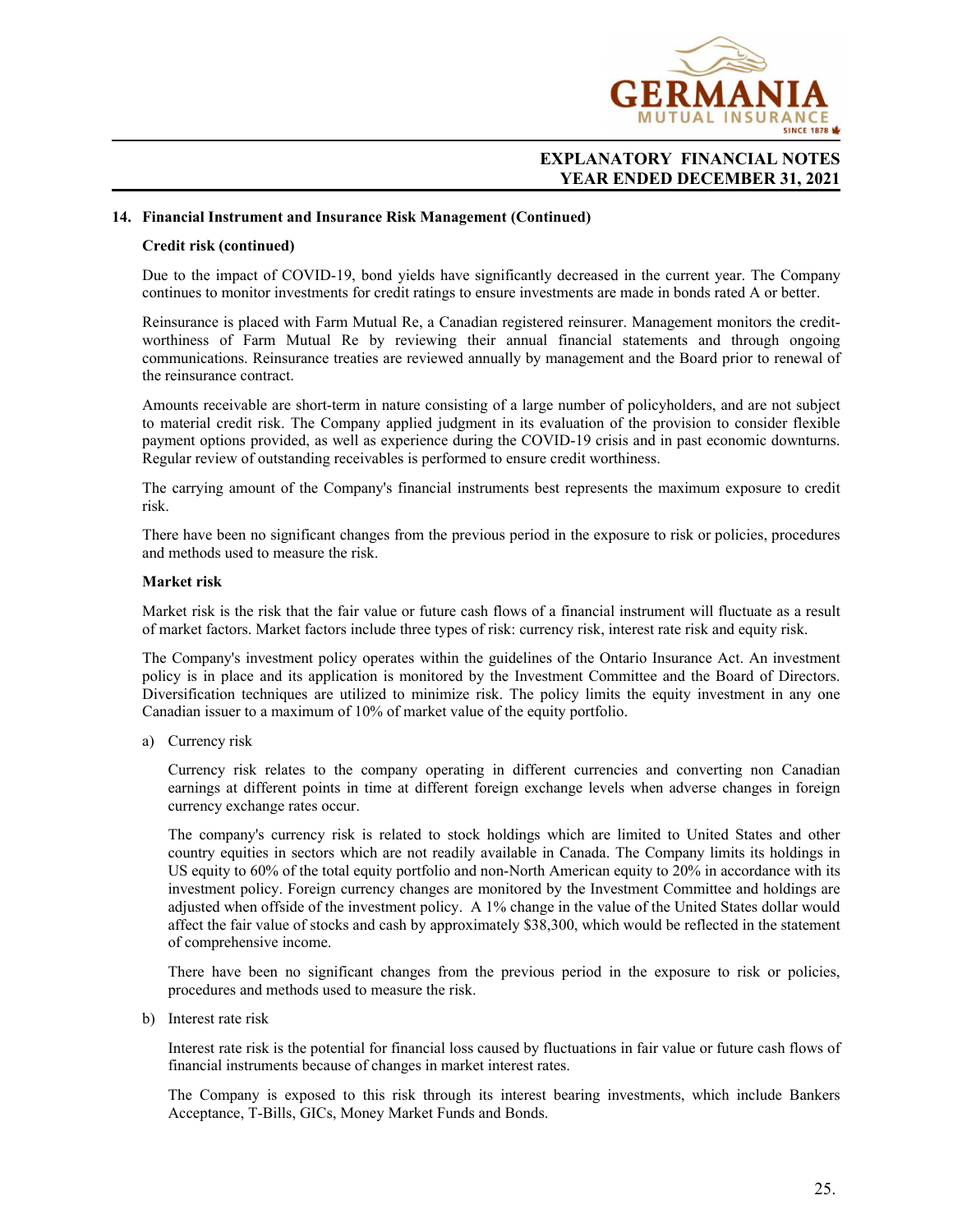

### **14. Financial Instrument and Insurance Risk Management (Continued)**

#### **Market risk (continued)**

b) Interest rate risk (continued)

Historical data and current information is used to profile the ultimate claims settlement pattern by class of insurance, which is then used, in a broad sense, to develop an investment policy and strategy. However, because a significant portion of the Company's assets relate to its capital rather than its liabilities, the value of its interest rate based assets exceeds its interest rate based liabilities. As a result, generally, the Company's investment income will move with interest rates over the medium to long-term with short-term interest rate fluctuations creating unrealized gains or losses in net income. There are no occurrences where interest would be charged on liabilities; therefore, little protection is needed to ensure the fair market value of assets will be offset by a similar change in liabilities due to an interest rate change.

The objective, policies and procedures for managing interest rate risk are to diversify the bond portfolio in such a way that the bond portfolio is laddered over a period of years. This protects the Company from fluctuations in the interest rates.

At December 31 2021, a 1% move in interest rates, with all other variables held constant, could impact the market value of bonds by approximately \$1,488,000 (\$1,188,000 in 2020).

There have been no significant changes from the previous period in the exposure to risk, nor any significant changes to policies, procedures and methods used to measure the risk.

c) Equity risk

Equity risk is the uncertainty associated with the valuation of assets arising from changes in equity markets.

The Company is exposed to this risk through its equity holdings of Canadian, US and other stocks within its investment portfolio. At December 31, 2021, a 10% movement in the stock markets with all other variables held constant would have an estimated effect on the fair values of the Company's listed Canadian common equities of approximately \$1,140,000 (\$1,061,000 in 2020). This change would be recognized in net income.

The Company's investment policy limits investment in preferred shares to a maximum of 10% of the market value of the portfolio. The total investment in common shares cannot exceed 25% of total assets.

Equities are monitored by the board of directors and holdings are adjusted following each quarter when the investments are offside of the investment policy.

There have been no significant changes from the previous year in the exposure to risk or policies, procedures and methods used to measure market risk.

### **Liquidity Risk**

Liquidity risk is the risk that the Company will not be able to meet all cash outflow obligations as they come due. The Company mitigates this risk by monitoring cash activities and expected outflows. The Company's current liabilities arise as claims are made. The Company does not have material liabilities that can be called unexpectedly at the demand of a lender or client, nor does it have material commitments for capital expenditures and there is no need for such expenditures in the normal course of business. Claim payments are funded by current operating cash flow including investment income.